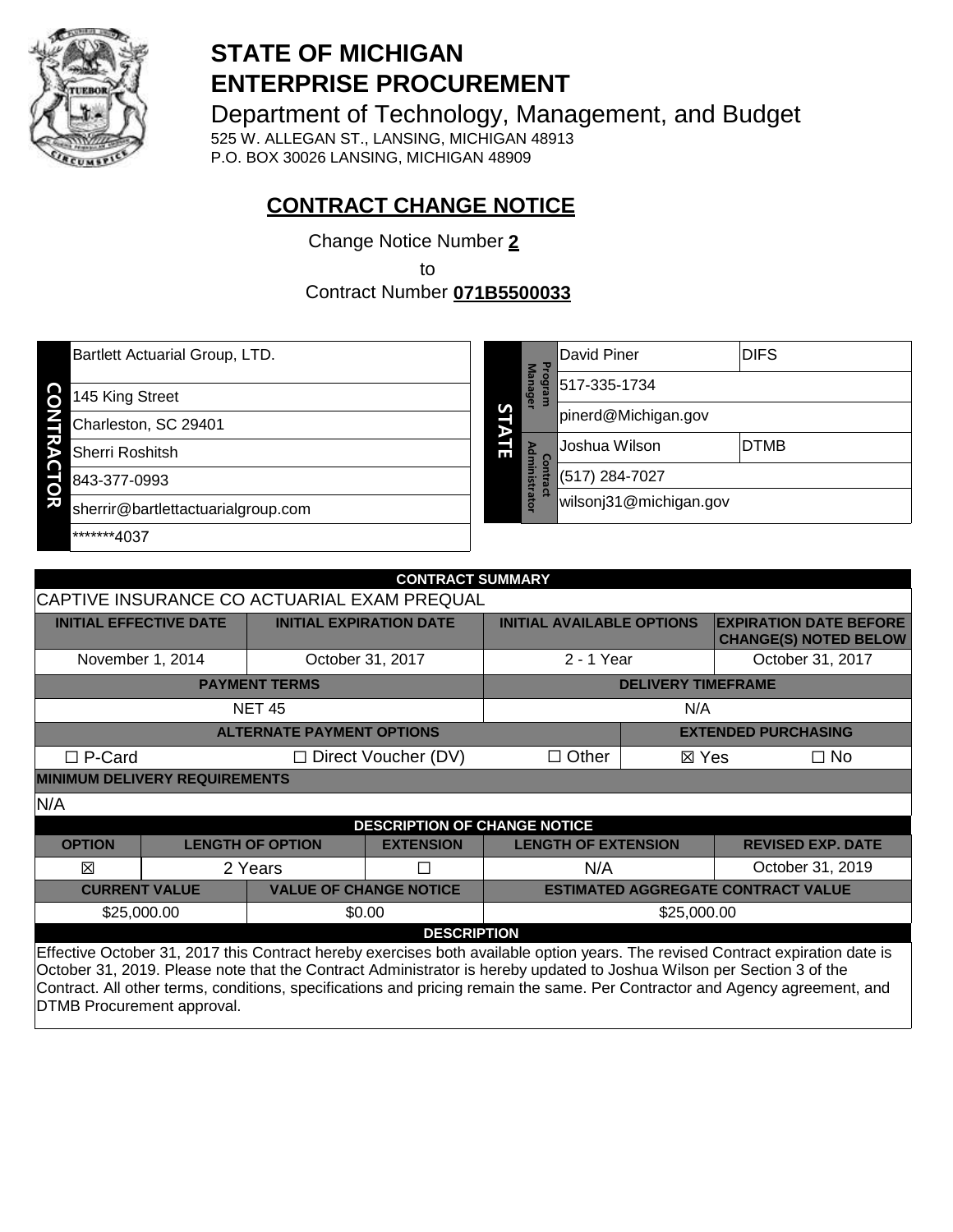#### **STATE OF MICHIGAN DEPARTMENT OF TECHNOLOGY, MANAGEMENT AND BUDGET PROCUREMENT P.O. BOX 30026, LANSING, MI 48909 OR 525 W. ALLEGAN, LANSING, MI 48933**

# **CHANGE NOTICE NO. 1**

#### **to**

# **CONTRACT NO. 071B5500033**

**between**

# **THE STATE OF MICHIGAN**

**and**

| <b>NAME &amp; ADDRESS OF CONTRACTOR:</b> | <b>PRIMARY CONTACT</b> | <b>EMAIL</b>                       |
|------------------------------------------|------------------------|------------------------------------|
| <b>Bartlett Actuarial Group</b>          | <b>Sherri Roshitsh</b> | sherrir@bartlettactuarialgroup.com |
| 145 King Street, Suite 203               | <b>TELEPHONE</b>       | <b>CONTRACTOR #, MAIL CODE</b>     |
| Charleston, South Carolina 29401         | (843) 377-0993         |                                    |

| <b>STATE CONTACTS</b>                          | <b>AGENCY</b> | <b>NAME</b>    | <b>PHONE</b>   | <b>EMAIL</b>         |
|------------------------------------------------|---------------|----------------|----------------|----------------------|
| <b>CONTRACT COMPLIANCE</b><br><b>INSPECTOR</b> | <b>DIFS</b>   | David Piner    | (517) 335-1734 | pinerd@michigan.gov  |
| <b>BUYER</b>                                   | <b>DTMB</b>   | Chelsea Edgett | (517) 284-7031 | edgettc@michigan.gov |

| <b>CONTRACT SUMMARY:</b>                                            |                                          |                                            |                                                               |  |  |
|---------------------------------------------------------------------|------------------------------------------|--------------------------------------------|---------------------------------------------------------------|--|--|
| DESCRIPTION:                                                        |                                          |                                            |                                                               |  |  |
| Captive Insurance Company Actuarial Examinations - Prequalification |                                          |                                            |                                                               |  |  |
| <b>INITIAL EFFECTIVE DATE</b>                                       | <b>INITIAL EXPIRATION</b><br><b>DATE</b> | <b>INITIAL AVAILABLE</b><br><b>OPTIONS</b> | <b>EXPIRATION DATE BEFORE CHANGE(S)</b><br><b>NOTED BELOW</b> |  |  |
| November 1, 2014                                                    | October 31, 2017                         | 2; one year                                | November 1, 2014                                              |  |  |
| <b>PAYMENT TERMS</b>                                                | F.O.B                                    | <b>SHIPPED</b>                             | <b>SHIPPED FROM</b>                                           |  |  |
|                                                                     |                                          |                                            |                                                               |  |  |
| <b>Net 45</b>                                                       | N/A                                      | N/A                                        | N/A                                                           |  |  |
| <b>ALTERNATE PAYMENT OPTIONS:</b>                                   |                                          |                                            | <b>AVAILABLE TO MIDEAL PARTICIPANTS</b>                       |  |  |
| P-card                                                              | Direct Voucher (DV)                      | Other                                      | Yes<br>No.                                                    |  |  |
| <b>MINIMUM DELIVERY REQUIREMENTS:</b>                               |                                          |                                            |                                                               |  |  |

| <b>DESCRIPTION OF CHANGE NOTICE:</b>                                                                                                                                                                                                                                               |                                                                                           |                         |                              |                         |                        |
|------------------------------------------------------------------------------------------------------------------------------------------------------------------------------------------------------------------------------------------------------------------------------------|-------------------------------------------------------------------------------------------|-------------------------|------------------------------|-------------------------|------------------------|
| <b>EXTEND CONTRACT</b>                                                                                                                                                                                                                                                             | <b>EXERCISE CONTRACT</b>                                                                  | <b>EXTENSION BEYOND</b> |                              | <b>LENGTH OF</b>        | <b>EXPIRATION DATE</b> |
| <b>EXPIRATION DATE</b>                                                                                                                                                                                                                                                             | <b>OPTION YEAR(S)</b>                                                                     |                         | <b>CONTRACT OPTION YEARS</b> | <b>OPTION/EXTENSION</b> | <b>AFTER CHANGE</b>    |
| $\boxtimes$ No<br>Yes                                                                                                                                                                                                                                                              |                                                                                           |                         |                              |                         |                        |
|                                                                                                                                                                                                                                                                                    | <b>VALUE/COST OF CHANGE NOTICE:</b><br><b>ESTIMATED REVISED AGGREGATE CONTRACT VALUE:</b> |                         |                              |                         |                        |
| \$0.00<br>\$25,000.00                                                                                                                                                                                                                                                              |                                                                                           |                         |                              |                         |                        |
| Effective November 21, 2014, section 5.1.b is hereby removed from the contract. Section 5.1.d is modified to<br>read "The contractor will be required to submit an Administrative Fee (section 7, Standard Contract Terms) on<br>all MiDeal payments remitted under the contract." |                                                                                           |                         |                              |                         |                        |
| All other terms, conditions, specifications and pricing remain the same. Per contractor and agency agreement,<br>and DTMB Procurement approval.                                                                                                                                    |                                                                                           |                         |                              |                         |                        |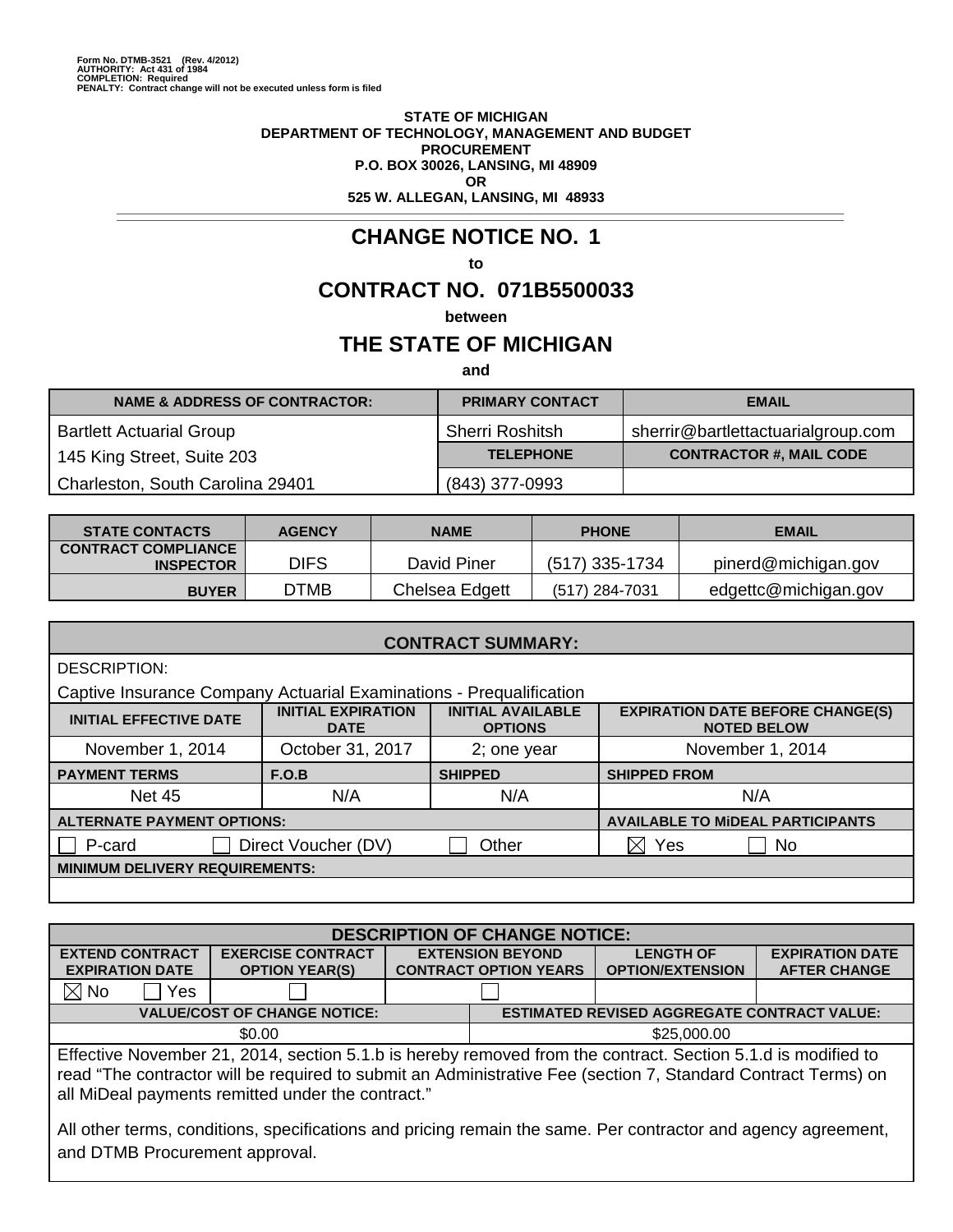#### **STATE OF MICHIGAN DEPARTMENT OF TECHNOLOGY, MANAGEMENT AND BUDGET PROCUREMENT P.O. BOX 30026, LANSING, MI 48909 OR 530 W. ALLEGAN, LANSING, MI 48933**

# **CONTRACT NO. 071B5500033 between THE STATE OF MICHIGAN and**

| <b>NAME &amp; ADDRESS OF CONTRACTOR:</b> | <b>PRIMARY CONTACT</b> | <b>EMAIL</b>                       |
|------------------------------------------|------------------------|------------------------------------|
| <b>Bartlett Actuarial Group</b>          | <b>Sherri Roshitsh</b> | sherrir@bartlettactuarialgroup.com |
| 145 King Street, Suite 203               | <b>TELEPHONE</b>       | <b>CONTRACTOR #, MAIL CODE</b>     |
| Charleston, South Carolina 29401         | (843) 377-0993         |                                    |

| <b>STATE CONTACTS</b>                           | <b>AGENCY</b> | <b>NAME</b>    | <b>PHONE</b>   | <b>EMAIL</b>         |
|-------------------------------------------------|---------------|----------------|----------------|----------------------|
| <b>CONTRACT COMPLIANCE</b><br><b>INSPECTOR:</b> | <b>DIFS</b>   | David Piner    | (517) 335-1734 | pinerd@michigan.gov  |
| <b>BUYER:</b>                                   | DTMB          | Chelsea Edgett | (517) 284-7031 | edgettc@michigan.gov |

| <b>CONTRACT SUMMARY:</b>                                                   |                              |                                |                                         |  |
|----------------------------------------------------------------------------|------------------------------|--------------------------------|-----------------------------------------|--|
| <b>DESCRIPTION:</b>                                                        |                              |                                |                                         |  |
| <b>Captive Insurance Company Actuarial Examinations - Prequalification</b> |                              |                                |                                         |  |
| <b>INITIAL TERM</b>                                                        | <b>EFFECTIVE DATE</b>        | <b>INITIAL EXPIRATION DATE</b> | <b>AVAILABLE OPTIONS</b>                |  |
| 3 years                                                                    | November 1, 2014             | October 31, 2017               | 2, one year                             |  |
| <b>PAYMENT TERMS</b>                                                       | F.O.B                        | <b>SHIPPED</b>                 | <b>SHIPPED FROM</b>                     |  |
| <b>Net 45</b>                                                              | N/A                          | N/A                            | N/A                                     |  |
| <b>ALTERNATE PAYMENT OPTIONS:</b>                                          |                              |                                | <b>AVAILABLE TO MIDEAL PARTICIPANTS</b> |  |
| P-card                                                                     | Other<br>Direct Voucher (DV) |                                | $\boxtimes$ YES<br>  NO                 |  |
| <b>MINIMUM DELIVERY REQUIREMENTS:</b>                                      |                              |                                |                                         |  |
| N/A                                                                        |                              |                                |                                         |  |
| <b>MISCELLANEOUS INFORMATION:</b>                                          |                              |                                |                                         |  |
| N/A                                                                        |                              |                                |                                         |  |
| \$25,000.00<br><b>ESTIMATED CONTRACT VALUE AT TIME OF EXECUTION:</b>       |                              |                                |                                         |  |

**THIS IS NOT AN ORDER: This Contract Agreement is awarded on the basis of our inquiry bearing the solicitation #**007114B0002796**. Orders for delivery will be issued directly by the Department of Insurance & Financial Services through the issuance of a Purchase Order Form.**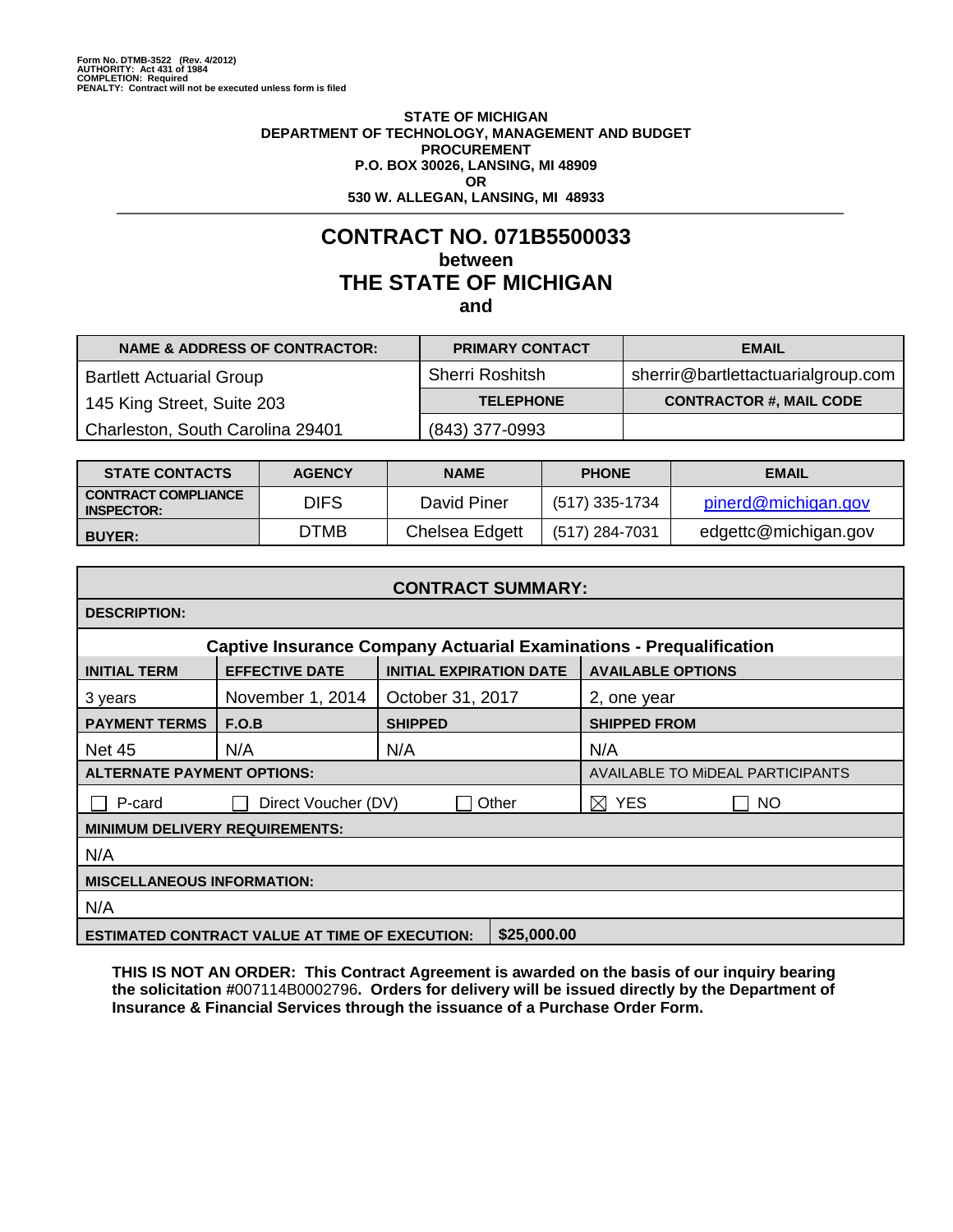# **Notice of Contract #:** 071B5500033

### FOR THE CONTRACTOR: **FOR THE STATE:** Bartlett Actuarial Group

Authorized Agent Signature

Authorized Agent (Print or Type)

Date **Date Date Date Date Date Date** 

Firm Name Signature **Sharon Walenga-Maynard, Sourcing Director**<br>Name/Title

DTMB - Procurement<br>Enter Name of Agency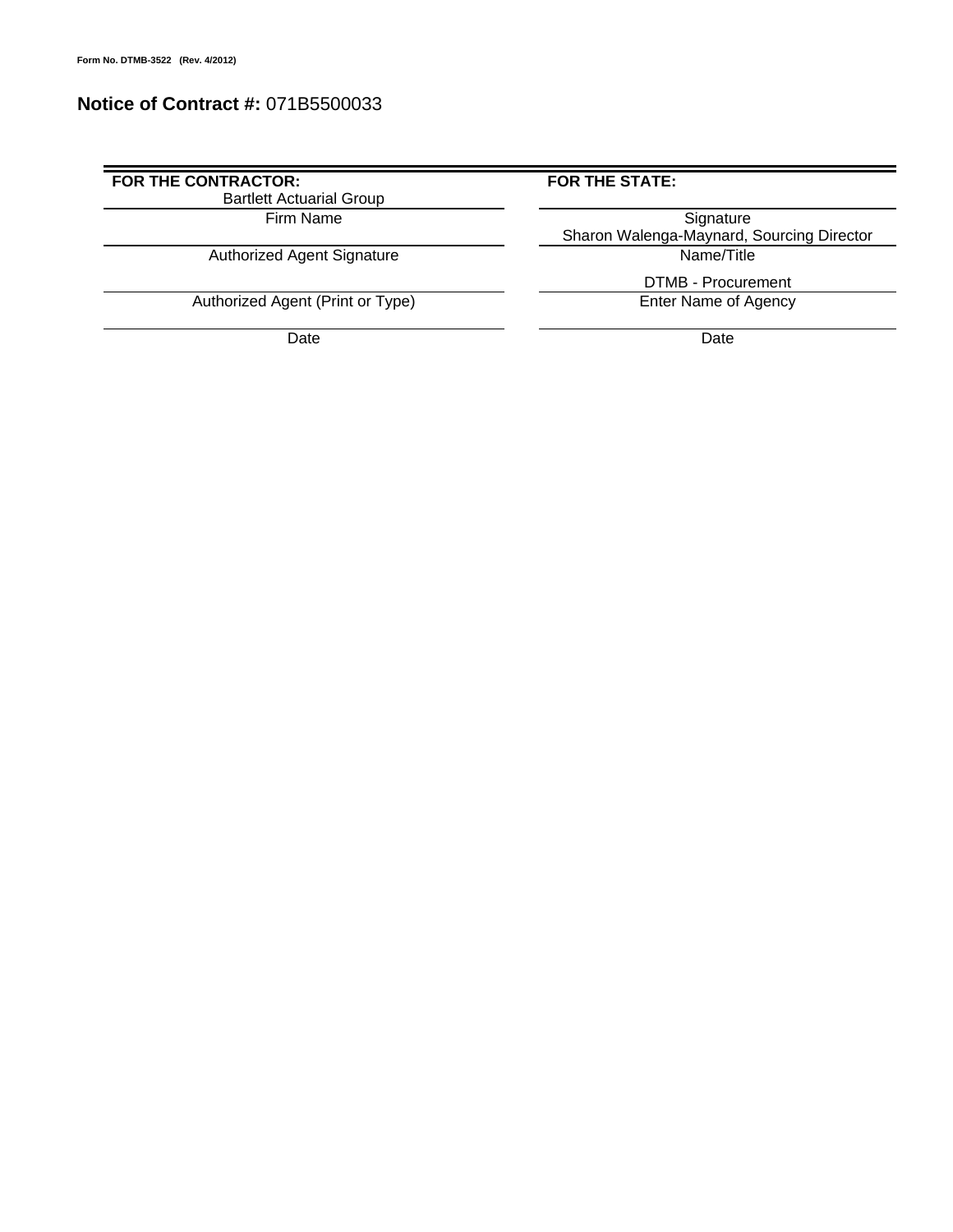**CONTRACT #071B5500033**

# **STATE OF MICHIGAN**

### **EXHIBIT A STATEMENT OF WORK CONTRACT ACTIVITIES**

#### **Background**

The purpose of this Contract is to establish a pre-qualification pool of Contractors to provide captive insurance company actuarial examination services. The Department of Insurance and Financial Services (DIFS), Office of Insurance Evaluation (OIE), Captive Unit has new and on-going captive insurance company examinations that require resources exceeding the available staff resources.

The Captive Unit is responsible for regulating the financial solvency and compliance with Michigan insurance laws, regulations, administrative rules and bulletins of Michigan licensed captive insurance companies.

A. The Captive Unit Program Objective:

A primary program objective for the Captive Unit is to ensure that Michigan licensed captive insurance companies doing business in the State of Michigan remains solvent and able to fulfill their contractual obligations to claimants and creditors.

The Captive Unit's regulatory responsibilities include ensuring captive insurance company solvency and affiliated entity protection and ensuring compliance with Michigan law. To accomplish this, the Captive Unit must review captive insurance companies' financial statements in a timely manner and examine each company at least every five years.

An analysis and evaluation by a Fellow of the Society of Actuaries/Fellow of the Casualty Actuarial Society of the adequacy of reserves of regulated entities are critical to the Director's ability to adequately examine the entities and ensure compliance with standards and regulations.

Contractor must provide captive insurance company actuarial examination services quickly and appropriately to allow the Captive Unit to meet the regulatory responsibility noted above.

The examination program was developed by the Captive Unit to address the unique issues surrounding the examination of captive insurance companies. These captive insurance companies are organized and licensed under the captive laws of the State of Michigan. Due to the nature of these companies, they are regulated only by the Department and the examinations of these companies are not currently subject to the accreditation standards of the National Association of Insurance Commissioners. The examination program has been designed to address these unique aspects of captive insurance companies as well as the Department's captive regulatory structure which requires the Department's approval of the Captives' initial as well as ongoing plan of operations. The procedures in the captive insurance company examination program emphasize the compliance with approved business plan, the adequacy of loss reserves, and they require a risk focused examination approach.

Note that examination Contractors may not be required to travel to the captive insurance company. In cases where examination contractors are not required to travel, exam documents will be provided by the Captive Unit, as the Captive Unit's Examiner-in-Charge (EIC) will be the contact between the captive insurance company and the Contractor.

#### B. Level / Volume of Service:

The Captive Unit is responsible for monitoring and analyzing the financial statements of Michigan licensed captive insurance companies. Over the next five years, it is anticipated the average will be one to three exams per year. The Captive Unit has 14 captives and the program is growing at a steady pace.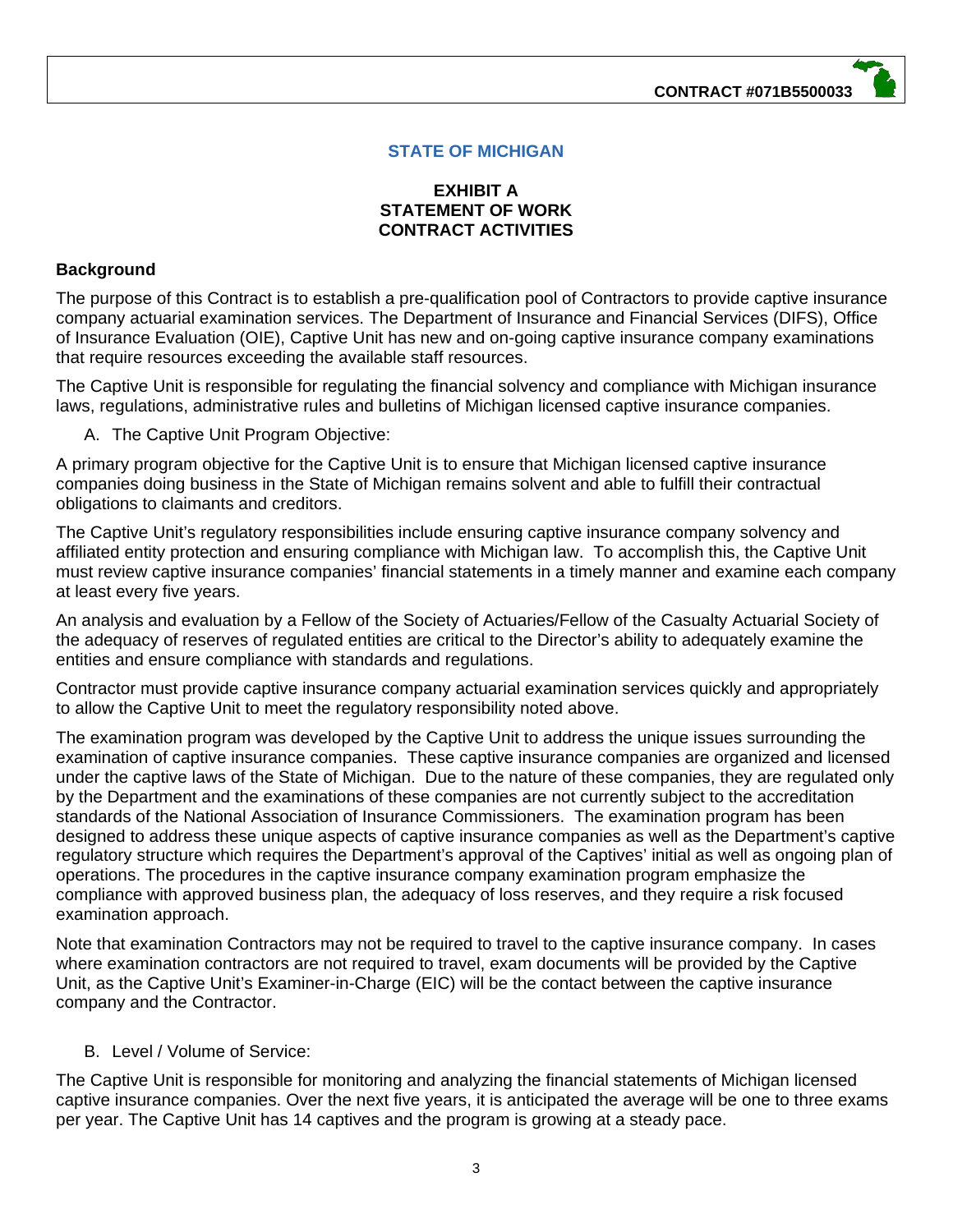# **1.0 Requirements**

Pre-qualified Contractor(s) must submit a quotation per project that the Captive Unit issues through a Request for Quote (RFQ) in www.Buy4Michigan.com. The scope of work will cover actuarial examinations for captive insurance companies licensed in the State of Michigan.

The second tier work request process will be initiated by the Captive Unit as specific captive insurance company actuarial examination needs arise. After formalizing a comprehensive statement of work (SOW) and RFQ, the Captive Unit will facilitate the second tier selection process for each contracting effort. The RFQ will identify the SOW, period of performance, deliverables, specific response information required, and any special terms and conditions. The Captive Unit will send out the solicitation to all pre-qualified Contractors. These Contractors must respond directly to the Captive Unit within the timeframe specified in the RFQ. The Captive Unit will evaluate the responses and determine the Contractor that will provide the best overall value for the RFQ.

# **1.1 Work and Deliverables**

Contractor must provide Deliverables/Services and staff, and otherwise do all things necessary for or incidental to the performance of work, as set forth below:

# A. Project Assignment:

The Captive Unit will prepare a written RFQ that details the captive insurance company involved and the work to be performed by the Contractor.

Each RFQ statement will be submitted to all pre-qualified Contractors via www.Buy4Michigan.com. Each RFQ from the Captive Unit will include the following information:

- 1. Cover Sheet:
	- a. Contractor Proposal due date.
	- b. Name of captive insurance company to be analyzed/examined.
	- c. Period of captive insurance company operation time to be reviewed by this examination.
	- d. Expected end work product, i.e., agreed-upon procedures.
	- e. Criteria for determining acceptance of deliverables and final acceptance criteria.
	- f. Timeframe for work to be finished
- 2. Excerpts from Captive Insurance Company's Annual Report.

#### B. Contractor Response:

The Contractor will have approximately three weeks from the date the RFQ is received to submit a Proposal in response to an RFQ. The Contractor must respond to the RFQ with a quotation and a work plan.

- 1. Responses to RFQs must include the following:
	- a. Assignment Scope: Statement of the project assignment.
	- b. Dates by which examination of the captive insurance company will begin and be completed.
	- c. Description of the services, including:
		- 1) Contractor's approach to completing the financial examination of the captive insurance company identified in the RFQ (to include a history of the captive insurance company, particular industry considerations, any significant issues raised by the Captive Unit, etc.).
		- 2) Technical work plan.
		- 3) End product of the assignment (e.g. all examination work papers, including a finalized examination report, following captive program examination guidelines, etc.).
		- 4) Individual staff assigned to project.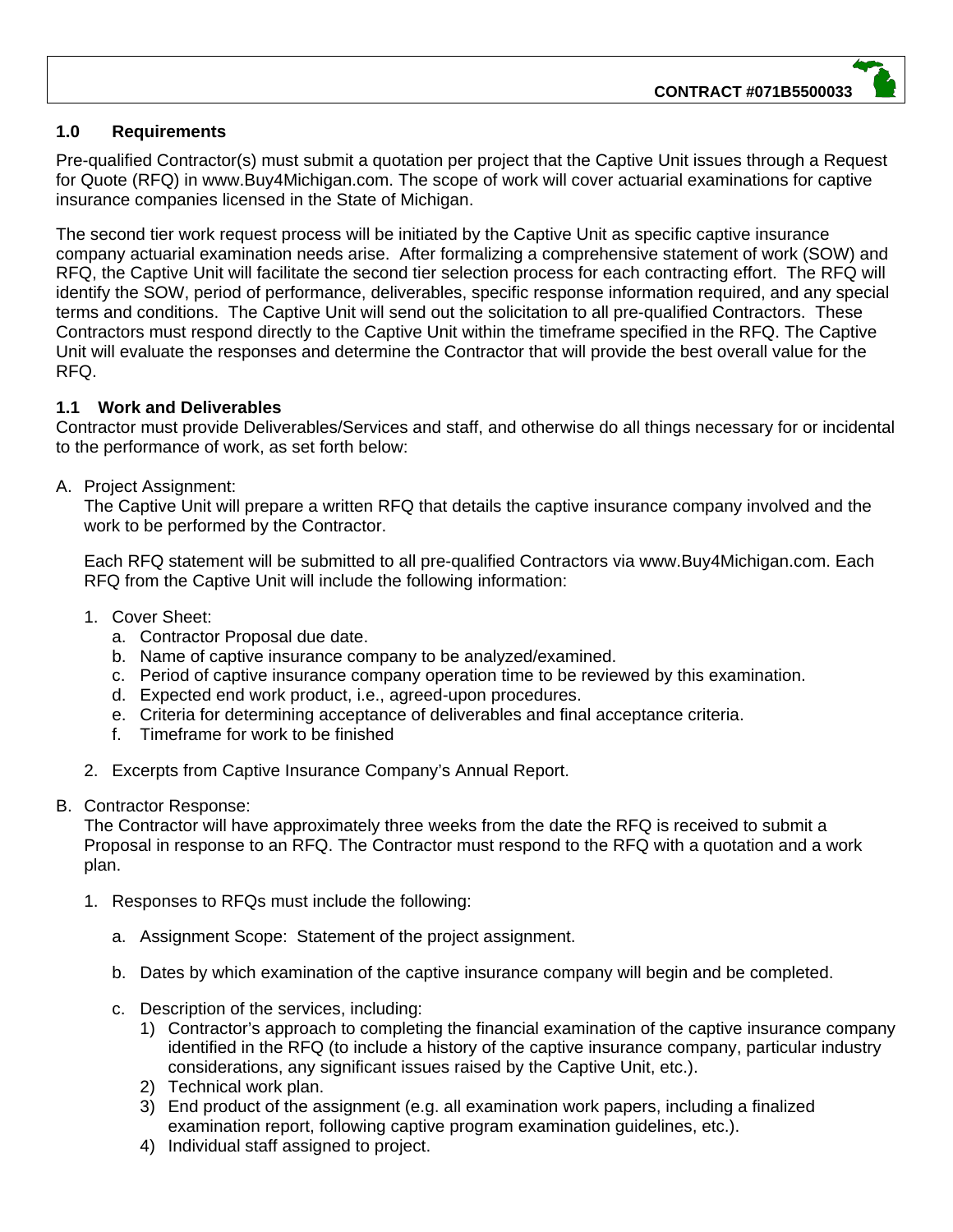- d. Assigned staff information:
	- 1) Name and title.
	- 2) Background and credentials.

3) Total amount of experience relevant to completing captive insurance company actuarial examinations.

4) Specific experience relevant to the type of captive insurance company being examined. (Not necessary to include individual resumes, if included in Contractor's proposal under which this Contract was awarded.).

5) All the individual staff assigned to the actuarial examination, the areas each individual will be assigned tothe examination and the estimated number of hours each individual will participate in the examination. (Note that this description **must** reflect that the actuarial examination's senior level actuary has previous experience in auditing captive insurance companies).

NOTE: It is imperative that Contractor staff that perform these examinations not be affiliated or associated (either financially or contractually) with an entity being examined and that there has been financial or contractual relationship, either written or oral, with an entity being examined and this Contractor, during the life of this Contract. Failure by the firm to comply with this provision will result in the cancellation of this Contract.

### e. Detail of costs:

- 1) Staff assigned to project.
- 2) Estimated hours assigned for each of the project-staff members.
- 3) The hourly rate per staff person. The hourly rate must also include travel costs.\*
- 4) Total projected cost for examination.

\*Hourly rates must be inclusive of travel costs that may be incurred by the Contractor during the normal course of an individual project. Should the Contractor be required to defend their findings at a hearing, DIFS will reimburse the Contractor for any specific travel costs incurred while defending the findings. This reimbursement is in addition to the total cost bid and accepted by the DIFS in response to an RFQ. Travel costs incurred to attend hearings must be approved by DIFS prior to incurring and only be incurred to defend the Contractor's findings, pursuant to the State of Michigan Travel policy, as listed on the travel Web site. Travel costs cannot exceed those established by the Department of Civil Service for employee reimbursement; see: http://www.michigan.gov/dmb/0,1607,7-150-9141\_13132---,00.html

- 2. ACTUARIAL EXAMINATIONS ONLY Responses to an RFQ must also include the following:
	- a. Contractor must provide Deliverables/Services and staff, and otherwise do all things necessary for or incidental to the performance of work, as set forth below:
		- 1) A description of tests which the Contractor will use to determine compliance with Michigan laws, regulations and bulletins and an elapsed time and worker-hours budget.
		- 2) Review and opine on actuarial items in connection with financial examinations of Michigan captive insurance companies or other liabilities or assets specifically determined by the Captive Unit which need to be reviewed by an actuary.
		- 3) The actuarial items to be reviewed may include, but are not limited to, policy reserves, policyholder dividend scales and philosophy, tax liability, product features, and surplus requirements, cash flow tests, asset adequacy testing, and loss and loss adjustment expense reserves.
		- 4) The actuary is responsible for reconciling all the data provided by the company back to the annual financial report.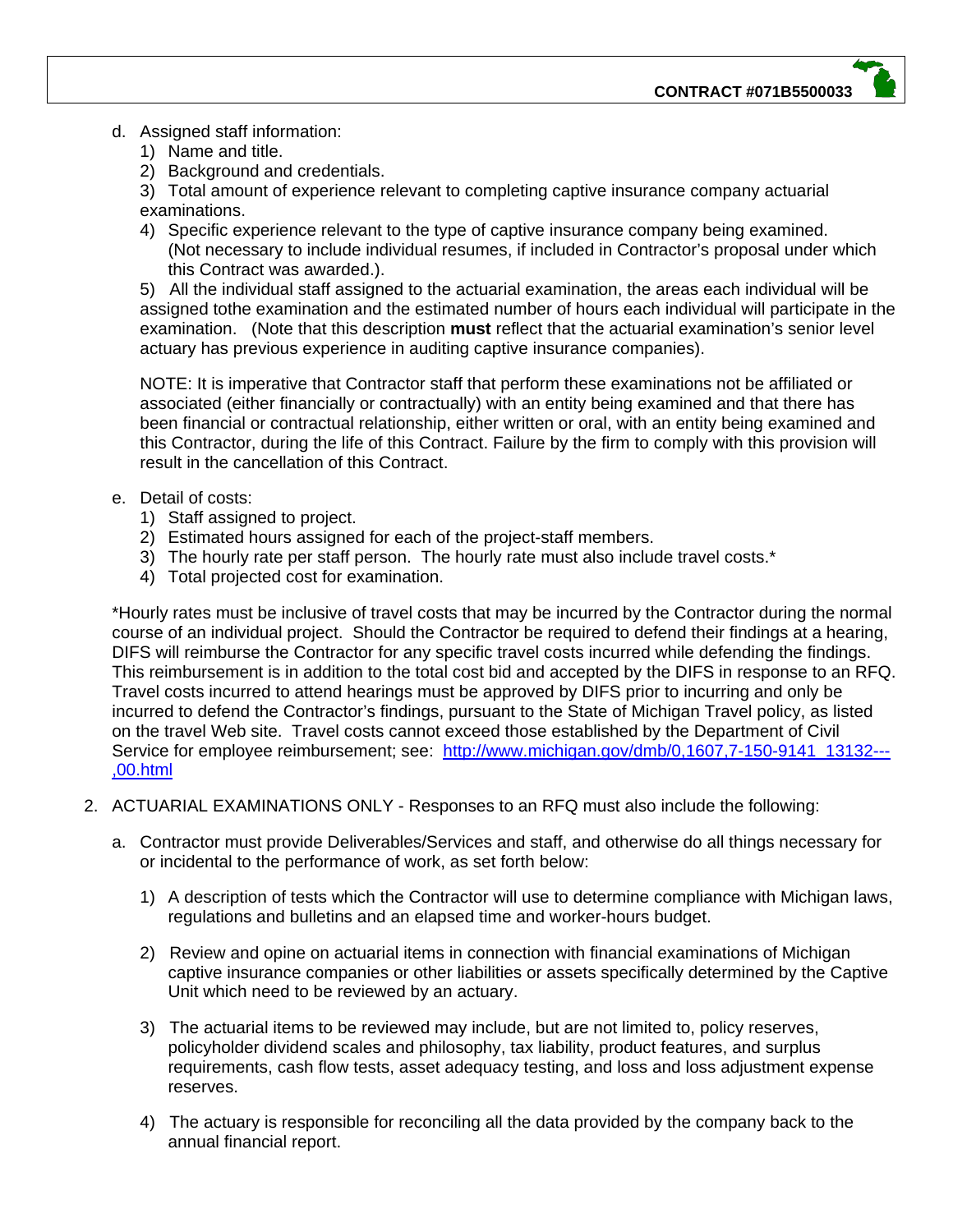- 5) The liabilities and assets to be reviewed and certified by the Contractor will be determined at the beginning of each actuarial examination. The Contractor must use, if available, the captive insurance company's actuarial opinion, report and work papers to the greatest extent possible without compromising the Contractor's responsibility to perform the necessary tests to render his/her opinion on the agreed upon areas as defined in the work statement.
- 6) The Contractor must work closely with the EIC to ensure the appropriate underlying master file and other data used by the Contractor in rendering their opinion is tested for completeness and accuracy by the Captive Unit staff.
- 7) The Contractor must give the EIC progress reports throughout the examination. These reports may be verbal.
- 8) The Contractor must immediately notify the EIC of any exceptions and important issues.
- 9) It is also imperative that the Contractor not be associated with (either financially or contractually) the entity regulated by DIFS to which the Contractor is providing services and that such a relationship not be entered into for two years prior to, during the life of and for two years after this Contract without the written consent of DIFS. Failure by the Contractor to comply with this provision may result in the cancellation of this (or future) Contract.
- 10) The reports and opinions for life and health entities must be signed by a Fellow of the Society of Actuaries (FSA); and reports and opinions for property and casualty entities must be signed by a Fellow of the Casualty Actuarial Society (FCAS). The fellow must play a significant role in the analysis and oversight of the project. In circumstances where the Contractor does not have the staff or expertise, the Contractor may subcontract the work with State prior approval.
- 11) The Contractor must be available for meetings with the regulated entity and the Captive Unit. Also, from time to time, the Contractor may be called upon to appear at a place designated by the Captive Unit, to discuss the issues of an emergency nature on short notice. Further, the Contractor is required to be flexible in changing their work efforts to accommodate the concerns of the Captive Unit. The Contractor must be prepared and available to defend the Contractor's findings in a hearing. The Contractor must be willing to testify as an expert witness and perform other tasks related to the area of expertise as needed.
- 12) The Contractor may be called upon to help the Captive Unit analyze complex reinsurance agreements and transactions or any other special assignment, where actuarial assistance may be deemed necessary by the Captive Unit.
- 13) From time to time, there may be special projects that may be performed in areas which may be considered beyond the scope of a routine actuarial examination, which the Contractor may be asked to provide to the Captive Unit. The scope of the project or area will be defined by the Captive Unit and agreed upon with the Contractor before the work begins.
- 14) The actuary should be able to perform most of the analysis from their work location. All visits by the actuary to the captive insurance company being examined must be coordinated with the approval by the EIC.
- 15) All of the Contractor's work papers are the property of DIFS and must be sent to DIFS at the conclusion of the examination.
- 16) Contractors may not be awarded an exam if the Contractor performed the analysis and review for DIFS during the last examination.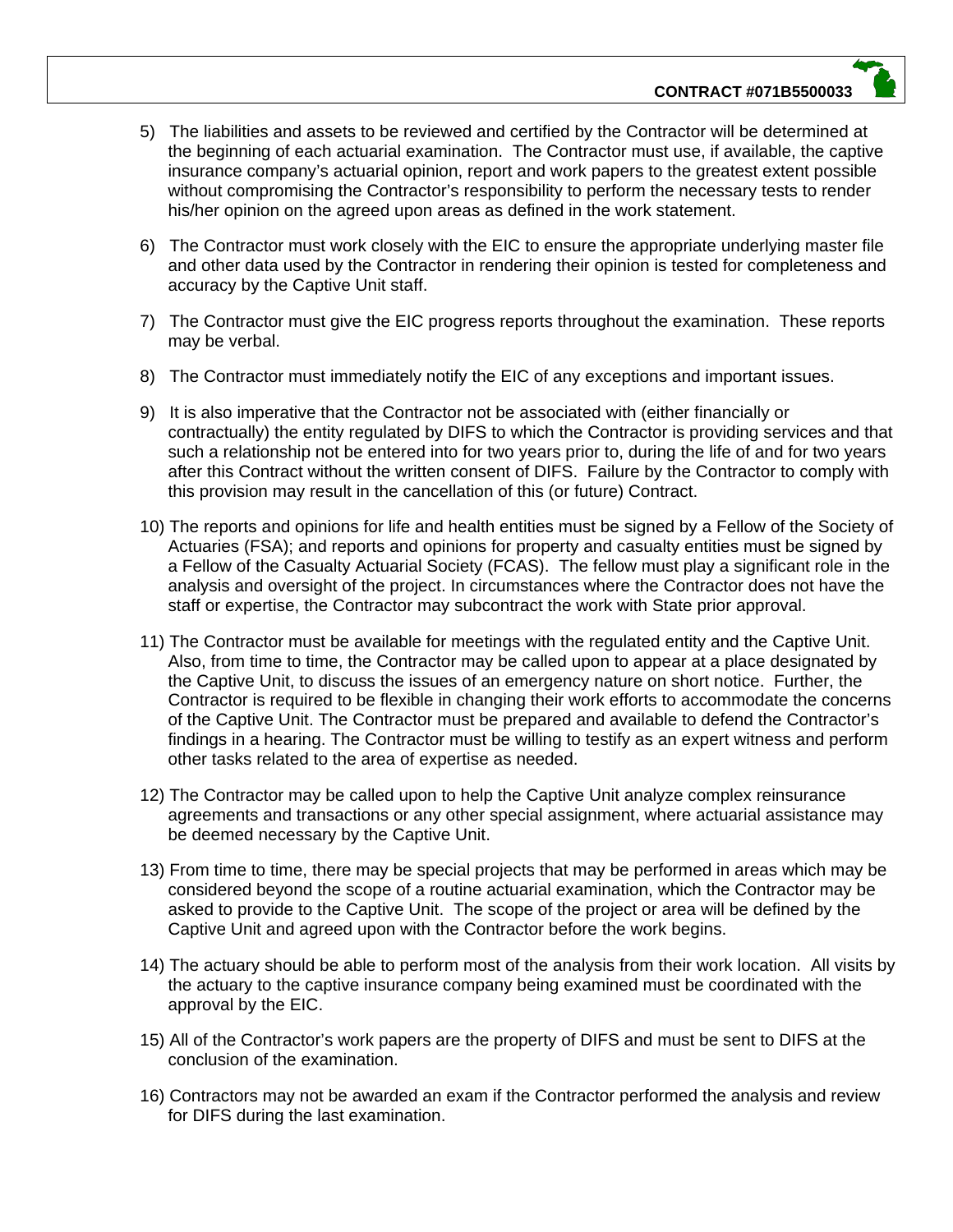#### **CONTRACT #071B5500033**

- 3. The Contractor will be held to the price quoted. No additional funds will be approved and paid to the Contractor for delays in the examination because of the company delays providing needed examination information unless the Contractor can provide sufficient documentation to demonstrate the delays. The delays must be in all areas of information or a significant portion of the information such that the Contractor's staff is not able to remain productive. Also, the Contractor must be able to demonstrate that its staff could not be temporarily reassigned during any such lulls in receiving documentation. The Captive Unit does not anticipate any delays and would work with the Contractor and company to ensure delays will not occur.
	- a. The Captive Unit will pay for all Actuarial Examination services by the Contractor that are provided according to the terms of this Contract. No charges shall be submitted to the regulated captive insurance company being examined, unless otherwise directed by the Captive Unit.
- 4. RFQ Evaluation
- 1. Each RFQ response must include all items identified in Section 1.022-B of this Contract and will be evaluated utilizing the following criteria:
	- **.** Description of Actuarial Examination Services:
		- $\Box$  Actuarial Examination Plan
		- $\Box$  Service Description
	- **.** Resource Allocation:
		- Appropriate supervisory-staff time allocated
		- Actuarial examination's senior level actuary
		- $\Box$  Senior actuary has previous experience in auditing captive insurance companies Total project staff hours for completion of examination
	- **.** Time:

 $\Box$  Complete within 180 days or less from date assigned Estimated Date of Completion:

**.** Price:

**No. 2018** Project Cost

Expenses

Total quote for examination

- C. Service Requirements
	- 1. Actuarial Examinations

If awarded the actuarial examination (project) assignment, Contractor must carry out this project under the direction and control of the Captive Unit, and must:

- a. Perform specific examination tests identified in the initial examination plan and other examination tests as deemed necessary throughout the course of the examination to determine solvency and compliance with Michigan captive insurance laws, regulations, administrative rules and bulletins. The Contractor must review the tests performed and the results found with a Captive Unit EIC on request.
- b. Document all work performed and examination findings in actuarial examination work papers, ensuring all work papers generated during the examination meet its firm's work paper quality standards, and Captive Unit work paper standards (all work papers will be reviewed and must be approved by the EIC. Note that TeamMate file repository software use is preferred. These work papers shall become the property of the Captive Unit after the examination and must be provided in electronic format.
- c. Be responsible for bringing their own supplies and equipment.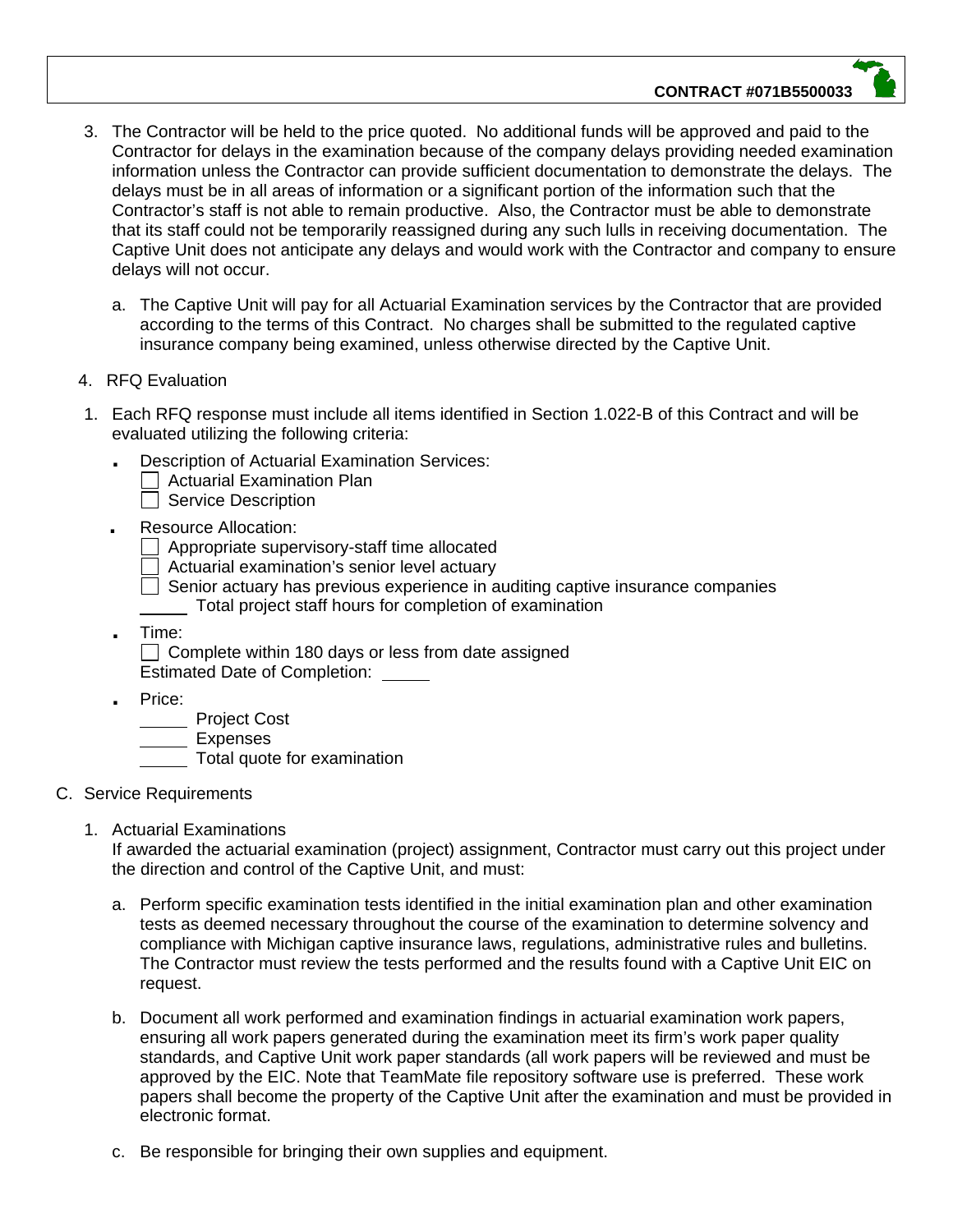- d. Not contact the company prior to the actuarial examination without written authorization from the Captive Unit, even though it is the Captive Unit's practice to give captive insurance companies at least 30 days' notice prior to beginning an actuarial examination.
- e. Assign staff who are qualified and familiar with Michigan captive insurance laws, regulations, administrative rules and bulletins.
- f. Identify any items of noncompliance with State statutes and regulations, whether financial or nonfinancial, which become apparent during the actuarial examination. Also, the Contractor must identify any findings, again whether financial or non-financial, where the company could improve its operations, controls or reporting. The Captive Unit will make the final determination about which items should then be discussed with the captive insurance company and then whether that item should be included in the final report or management letter.
- g. Work with, and under the direction of the EIC, to prepare a draft copy of the examination report and management letter on the captive insurance company. The management letter must include all findings that are not material to the captive insurance company's financial solvency or code violations, but are areas where the company could improve its operations, controls or reporting.
- h. Submit actuarial examination findings and work papers to the Captive Unit within 10 calendar days following the completion of the examination of the company unless otherwise agreed to by the Captive Unit. .
- i. Make changes to the report as agreed to, following discussions with the Captive Unit.
- j. Hold a meeting (may be a conference call) with the Captive Unit and the captive insurance company being examined to discuss any findings or comments arising from the actuarial examination. Following the meeting, adjust the draft report and opinion based on the meeting and subsequent information received by the Captive unit and submit the final draft report and opinion to the Captive Unit within 10 calendar days of approval of the draft by the EIC.
- k. Remain available to answer any inquiries or clarify test-work and findings found during the examination until the next examination of the captive insurance company is completed. This is normally a five year period. Also, the Contractor must assist the Captive Unit during any administrative or court proceedings involving the examination reports, the examinations or any matter related to the Contractor's work under this Contract.
- l. Upon notice by the Captive Unit, appear or be available to appear for testimony in any administrative or court proceedings involving the examination reports, the examinations or any matter related to the Contractor's work under this Contract. The Captive Unit will pay for this type of service outside the cost proposed under the Contract. However, the Captive Unit will only pay the individual hourly rates agreed to within this Contract. These services will only be provided at the request of the Contract Compliance Inspector and a total agreed price will be determined before any services are rendered. No additional costs will be provided above the amount agreed to by the Contract Compliance Inspector (CCI).
- m. Remain available to participate in Chapter 81 proceedings. During the course of an examination, it may become necessary for the Captive Unit to take a Chapter 81 action, such as seizure of the assets or rehabilitation. If these services are above the normal course of the examination, a separate arrangement will be negotiated with the Contractor. The Captive Unit will make the final determination whether the services are above the normal course of the examination. Once a Chapter 81 action is taken, the Director of the Receivership Division, DIFS, may take responsibility for the examination.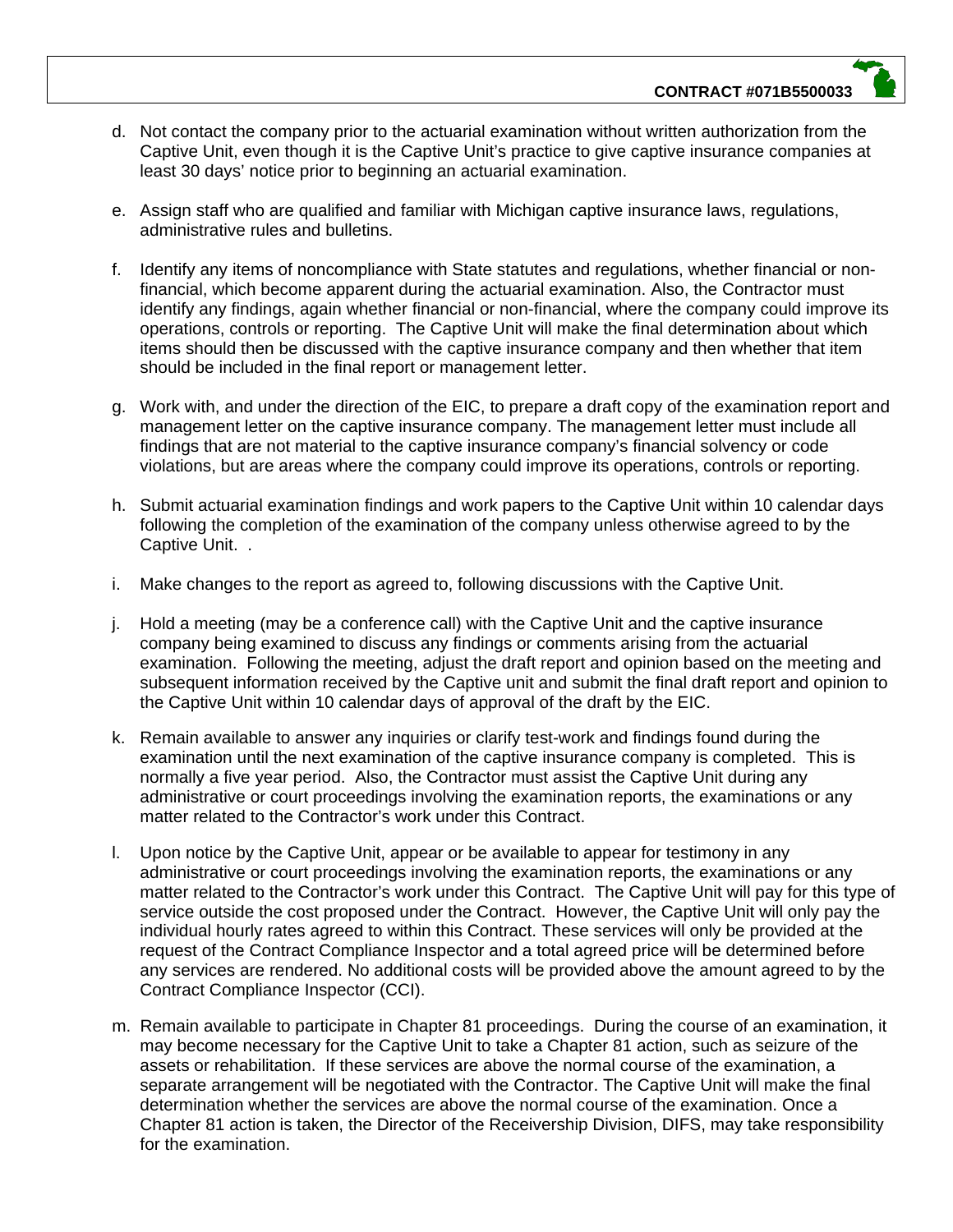n. Remain available to answer any questions or provide any additional documentation requested by the auditor general's office if the Captive Unit is audited during this Contract period by the auditor general's office. DIFS is also audited by the State of Michigan Legislature's Office of the Auditor General. The Auditor General may review the Contractor's work papers. DIFS will pay for this type service outside the cost proposed under the Contract. The rate charged by the Contractor for these services must be the hourly rates agreed to in the Contract. These services will only be provided at the request of the CCI and a total agreed upon price will be determined before any services are rendered.

*NOTE*: No additional costs will be provided above the amount agreed to by the CCI.

- o. Within 10 working days from the beginning of the examination, unless otherwise agreed upon, the Contractor must submit a work plan to the EIC for final approval. This final work plan or agreed upon procedures will be finalized after the examination planning has been completed jointly by the Contractor and DIFS. This final implementation plan must be in agreement with the Contractor's accepted and approved quotation and must include the following:
	- 1) The Contractor's project organizational structure.
	- 2) The Contractor's staffing table with names and title of personnel assigned to the project. This must be in agreement with staffing of accepted proposal. Necessary substitutions due to change of employment status and other unforeseen circumstances may only be made with prior approval of the State.
	- 3) The project breakdown showing sub-projects, activities and tasks, and resources required and allocated to each.
	- 4) The time-phased plan in the form of a graphic display, showing each event, task, and decision point in your work plan.
- p. The Contractor must agree to comply with Section 222(4) of the Michigan Insurance Code regarding the confidentiality of all information and knowledge obtained by the Contractor during an examination of an entity under this Contract. Section 222(4) states, in part, "all work papers, correspondence, memoranda, reports, records and other written or oral information related to an examination report or an investigation shall be withheld from public inspection, shall be confidential, shall not be subject to subpoena, and shall not be divulged to any person, except as provided for in Section 222(4)". If the Contractor receives a subpoena for any information related to an examination under a contract, the Contractor must contact DIFS immediately. The Contractor should also be aware of Section 226 of the Michigan Insurance Code that states, in part, a person acting under this act who discloses any fact or information that is confidential under this act is guilty of a misdemeanor, punishable by a fine of not more than \$1,000, or imprisonment of not more than one year, or both.

# **2.0 Acceptance**

# **2.1 Acceptance, Inspection and Testing**

The following criteria will be used by the State to determine Acceptance of the Services or Deliverables provided under this Contract:

Deliverables must be presented in writing to the agency project manager. Deliverables must meet the agreed upon criteria between the agency project manager and the Contractor in Section 1.0, Exhibit A.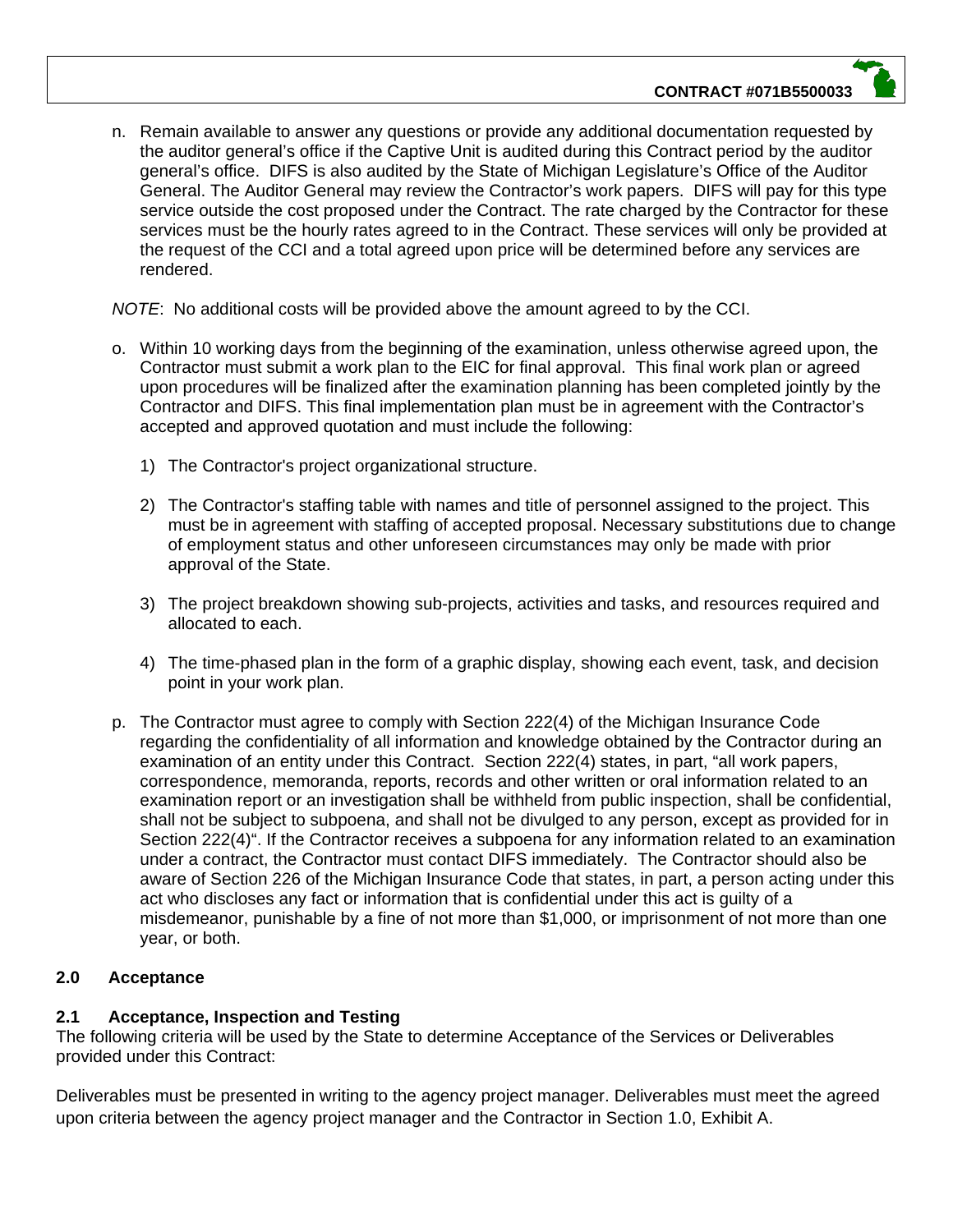# **2.2 Final Acceptance**

Final Acceptance is when the project is completed and functions according to the requirements in Section 1.0, Exhibit A. Any intermediate acceptance of sub-deliverables does not complete the requirement of Final Acceptance.

# **3.0 Staffing**

# **3.1 Contractor Representative**

The Contractor must appoint qualified individuals, specifically assigned to this State of Michigan Contract, that will respond to State inquiries regarding the Contract Activities and answer all questions related to the Contracts subject matter.

Staff Assigned to Task: Sherri Roshitsh, Office Manager and Human Resources Manager

The Contractor must notify the Contract Administrator at least 14 calendar days before removing or assigning a new Contractor Representative.

# **3.2 Work Hours**

The Contractor must provide Contract Activities during the State's normal working hours Monday – Friday 7:00 a.m. to 6:00 p.m. EST, and possible night and weekend hours depending on the requirements of the project.

# **3.3 Key Personnel**

The Contractor must appoint an individual who will be directly responsible for the day-to-day operations of the Contract ("Key Personnel"). Key Personnel must be specifically assigned to the State account, be knowledgeable on the contractual requirements, and respond to State inquires within 48 hours.

The State has the right to recommend and approve in writing the initial assignment, as well as any proposed reassignment or replacement, of any Key Personnel. Before assigning an individual to any Key Personnel position, Contractor will notify the State of the proposed assignment, introduce the individual to the State's Project Manager, and provide the State with a resume and any other information about the individual reasonably requested by the State. The State reserves the right to interview the individual before granting written approval. In the event the State finds a proposed individual unacceptable, the State will provide a written explanation including reasonable detail outlining the reasons for the rejection. The State may require a 30-calendar day training period for replacement personnel.

Contractor will not remove any Key Personnel from their assigned roles on this Contract without the prior written consent of the State. The Contractor's removal of Key Personnel without the prior written consent of the State is an unauthorized removal ("**Unauthorized Removal**"). An Unauthorized Removal does not include replacing Key Personnel for reasons beyond the reasonable control of Contractor, including illness, disability, leave of absence, personal emergency circumstances, resignation, or for cause termination of the Key Personnel's employment. Any Unauthorized Removal may be considered by the State to be a material breach of this Contract, in respect of which the State may elect to terminate this Contract for cause under Termination for Cause in the Standard Terms.

It is further acknowledged that an Unauthorized Removal will interfere with the timely and proper completion of this Contract, to the loss and damage of the State, and that it would be impracticable and extremely difficult to fix the actual damage sustained by the State as a result of any Unauthorized Removal. Therefore, Contractor and the State agree that in the case of any Unauthorized Removal in respect of which the State does not elect to exercise its rights under Termination for Cause, Contractor will issue to the State the corresponding credits set forth below (each, an "Unauthorized Removal Credit"):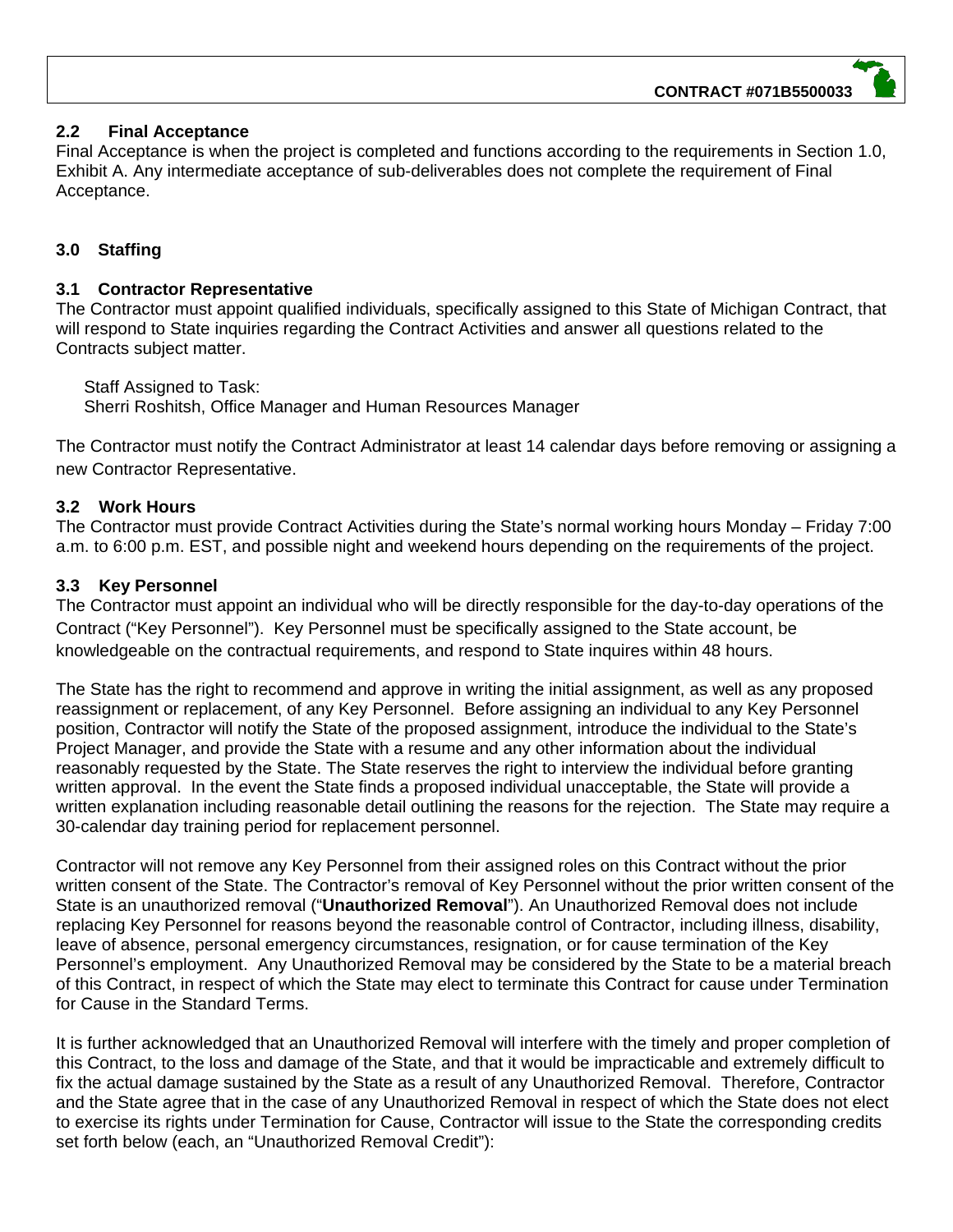(i) For the Unauthorized Removal of any Key Personnel designated in the applicable Statement of Work, the credit amount will be \$25,000.00 per individual if Contractor identifies a replacement approved by the State and assigns the replacement to shadow the Key Personnel who is leaving for a period of at least 30 calendar days before the Key Personnel's removal.

(ii) If Contractor fails to assign a replacement to shadow the removed Key Personnel for at least 30 calendar days, in addition to the \$25,000.00 credit specified above, Contractor will credit the State \$833.33 per calendar day for each day of the 30 calendar-day shadow period that the replacement Key Personnel does not shadow the removed Key Personnel, up to \$25,000.00 maximum per individual. The total Unauthorized Removal Credits that may be assessed per Unauthorized Removal and failure to provide 30 calendar days of shadowing will not exceed \$50,000.00 per individual.

Contractor acknowledges and agrees that each of the Unauthorized Removal Credits assessed above: (i) is a reasonable estimate of and compensation for the anticipated or actual harm to the State that may arise from the Unauthorized Removal, which would be impossible or very difficult to accurately estimate; and (ii) may, at the State's option, be credited or set off against any fees or other charges payable to Contractor under this Contract.

The Contractor must identify the Key Personnel, indicate where they will be physically located, describe the functions they will perform, and provide current chronological résumés.

Contractor's Key Personnel: Peter J. Johnson – Credentialed Actuary William Bartlett – Credentialed Actuary Vy Doan – Actuarial Analyst Mark Maenche – Actuarial Analyst

#### **3.4 Organizational Chart**

The Contractor must provide an overall organizational chart that details staff members, by name and title, and subcontractors.

The Contractor must assign two actuaries with the FCAS designation and two analysts to each project.

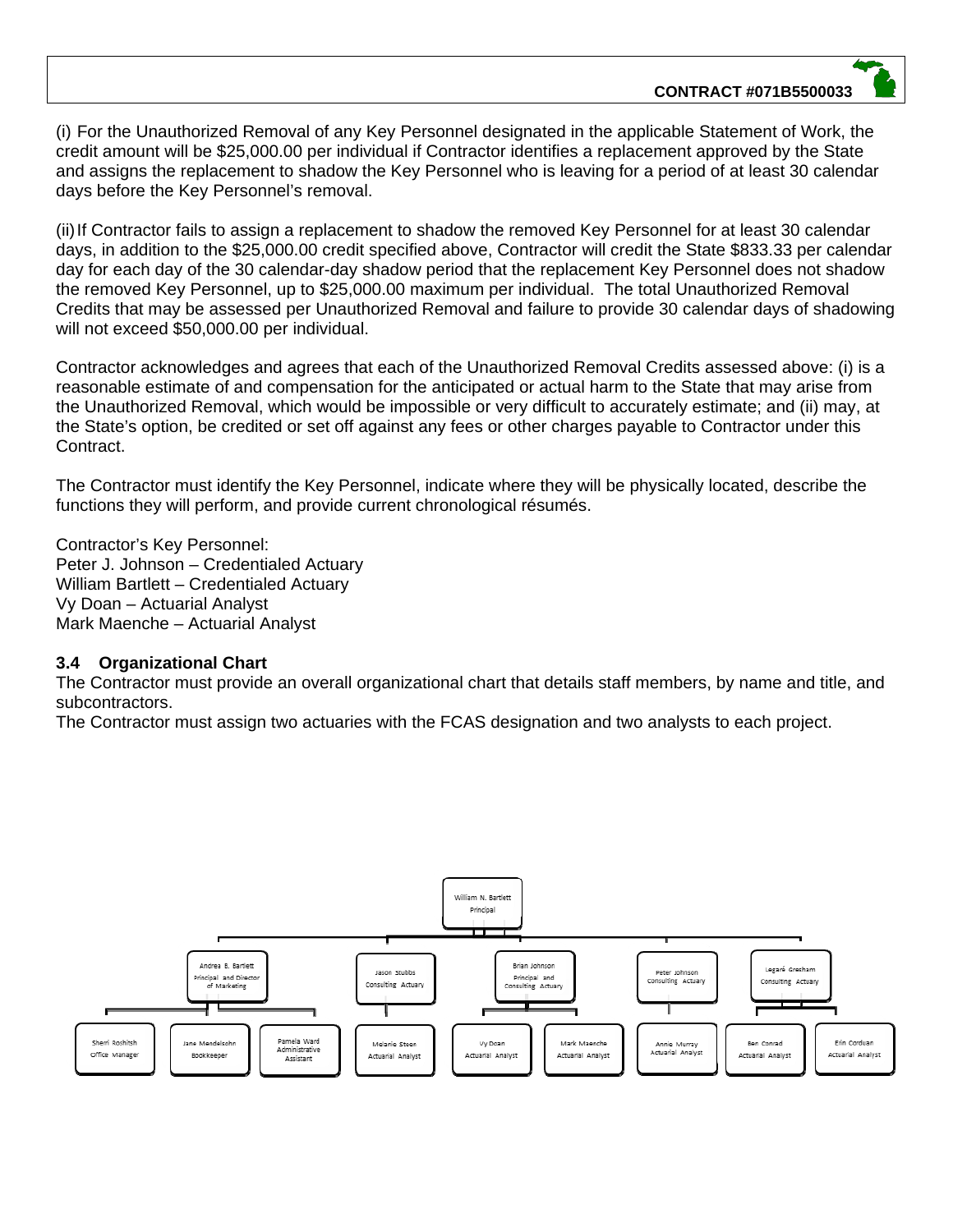#### **3.5 Disclosure of Subcontractors**

If the Contractor intends to utilize subcontractors, the Contractor must disclose the following:

- a. The legal business name; address; telephone number; a description of subcontractor's organization and the services it will provide; and information concerning subcontractor's ability to provide the Contract Activities.
- b. The relationship of the subcontractor to the Contractor.
- c. Whether the Contractor has a previous working experience with the subcontractor. If yes, provide the details of that previous relationship.
- d. A complete description of the Contract Activities that will be performed or provided by the subcontractor.
- e. Of the total second tier RFQ, the price of the subcontractor's work.

#### **3.6 Security**

The Contractor will be subject the following security procedures:

The Contractor's staff may be required to make deliveries to or enter State facilities. The Contractor must: (a) explain how it intends to ensure the security of State facilities, (b) whether it uses uniforms and ID badges, etc., (c) identify the company that will perform background checks, and (d) the scope of the background checks. The State may require the Contractor's personnel to wear State issued identification badges.

#### **4.0 Ordering**

#### **4.1 Authorizing Document**

The appropriate authorizing document for the Contract will be via purchase order.

#### **5.0 Invoice and Payment**

#### **5.1 Invoice Requirements**

a. Complete Exhibit C and submit with Proposal.

b. Contractors are encouraged to offer quick payment terms (i.e.  $\%$  discount off invoice if paid within days). This information can be noted on the Contractor's price proposal (see Exhibit C). This may be a factor considered in our award decision.

c. Contractor's out-of-pocket expenses are not separately reimbursable by the State unless, on a case-bycase basis for unusual expenses, the State has agreed in advance and in writing to reimburse Contractor for the expense at the State's current travel reimbursement rates. See **www.michigan.gov/dtmb** for current rates.

d. The selected Contractor will be required to submit an Administrative Fee (see Section 2.031) on all payments remitted under the Contract. The Contractor should consider Administrative Fee requirements when developing its price proposal. Extended purchasing program volume requirements are not included, unless stated otherwise.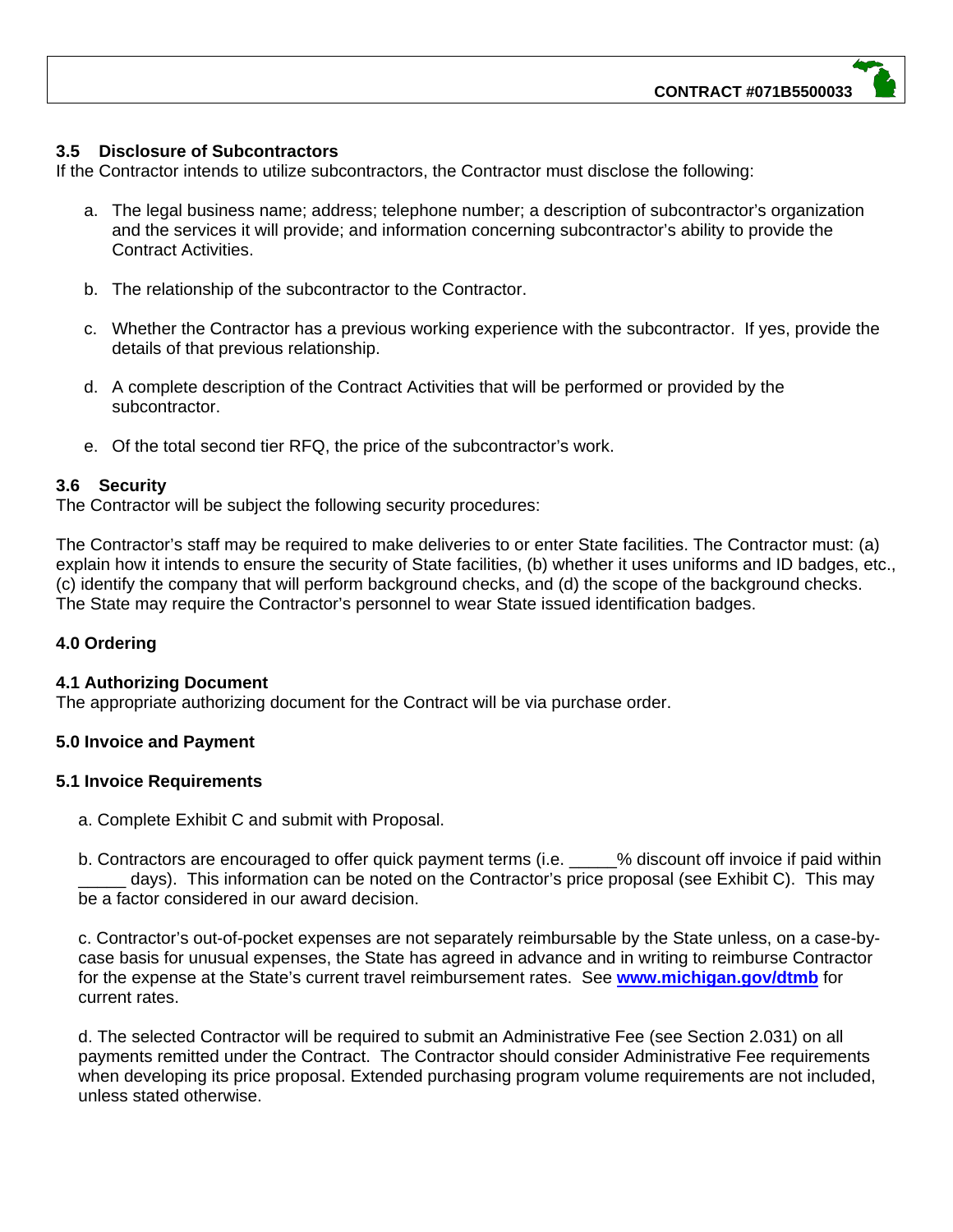e. All invoices submitted to the State must include: (a) date; (b) purchase order; (c) quantity; (d) description of the Contract Activities; (e) unit price; (f) shipping cost (if any); and (g) total price. Overtime, holiday pay, and travel expenses will not be paid.

### **6.0 Liquidated Damages**

Late or improper completion of the Contract Activities will cause loss and damage to the State and it would be impracticable and extremely difficult to fix the actual damage sustained by the State. Therefore, if there is late or improper completion of the Contract Activities the State is entitled to collect liquidated damages in the amount of \$5,000 and an additional \$100 per day for each day Contractor fails to remedy the late or improper completion of the Work.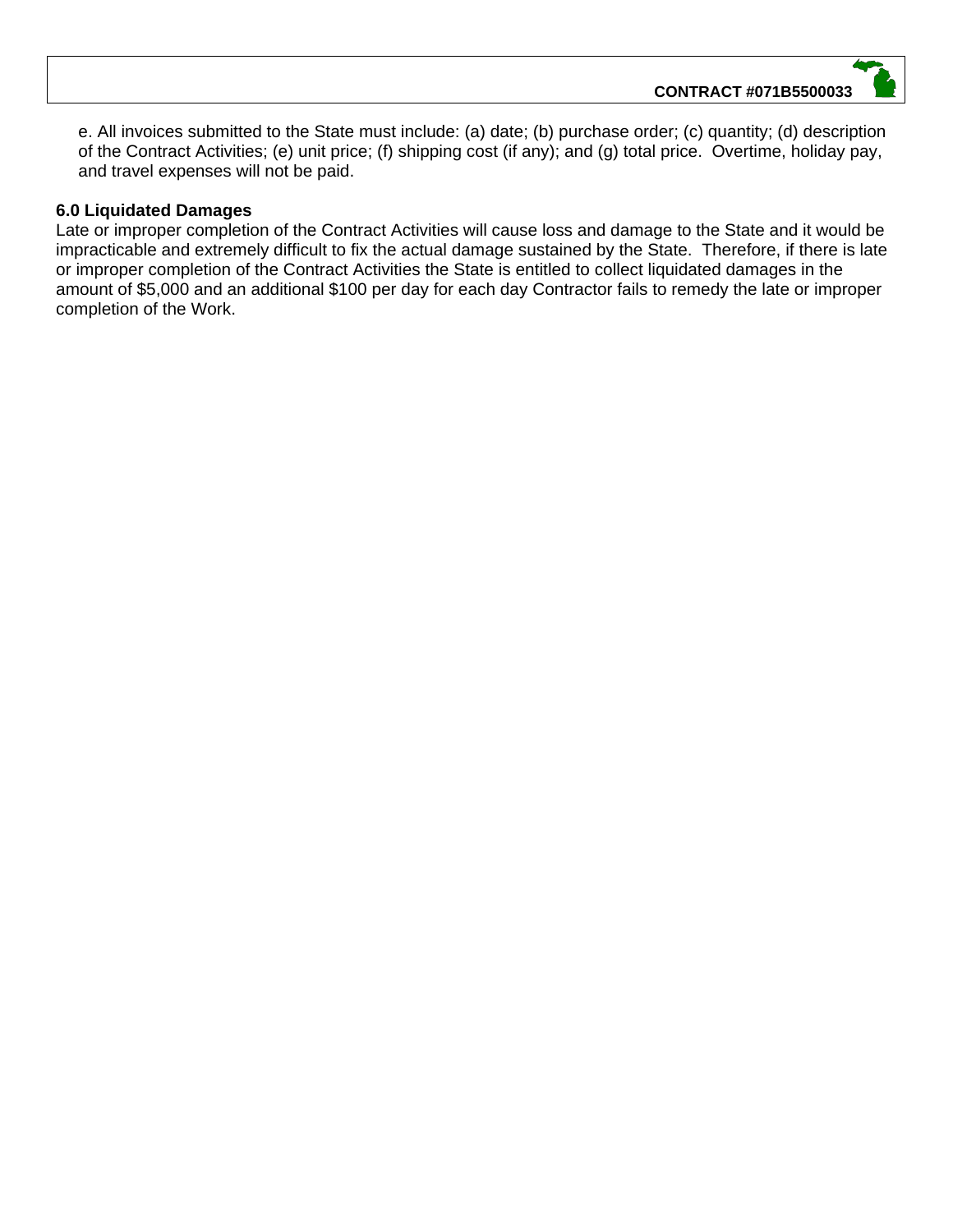# **STATE OF MICHIGAN**

Contract No. TBD CAPTIVE INSURANCE COMPANY ACTUARIAL EXAMINATIONS

**EXHIBIT B - Reserved**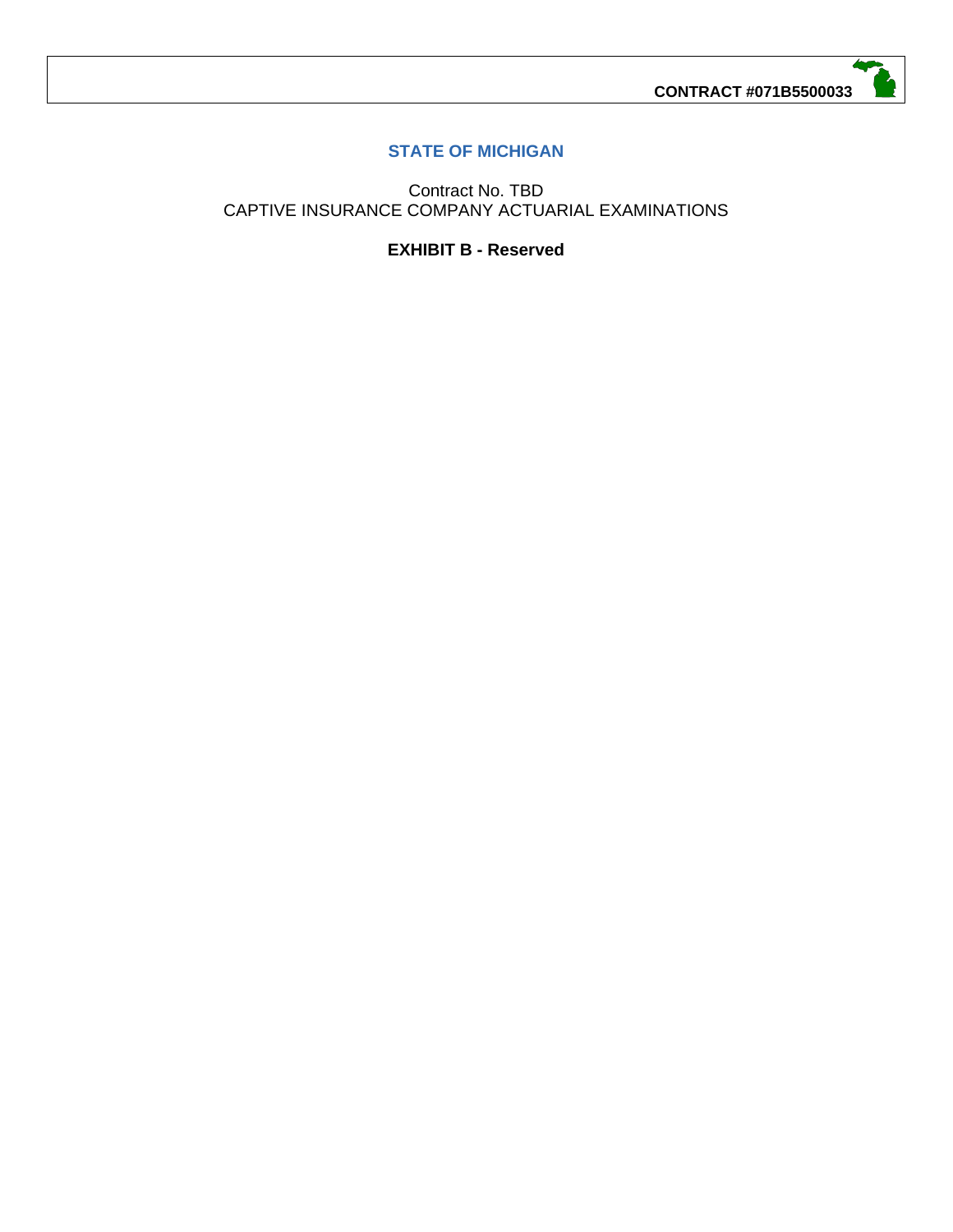# **STATE OF MICHIGAN**

## Contract No. TBDCAPTIVE INSURANCE COMPANY ACTUARIAL EXAMINATIONS

#### **EXHIBIT C PRICING**

Contractor's not-to-exceed Contract pricing is listed below; pricing will be finalized in accordance with the second tier, competitive selection process as explained in Exhibit A.

| <b>Staff/Role</b>           | <b>Hourly Rate</b> |
|-----------------------------|--------------------|
| <b>Credentialed Actuary</b> | \$275.00           |
| <b>Actuarial Analyst</b>    | \$150.00           |

**Fixed-Fee per Captive Examination Price: \$4,500.00**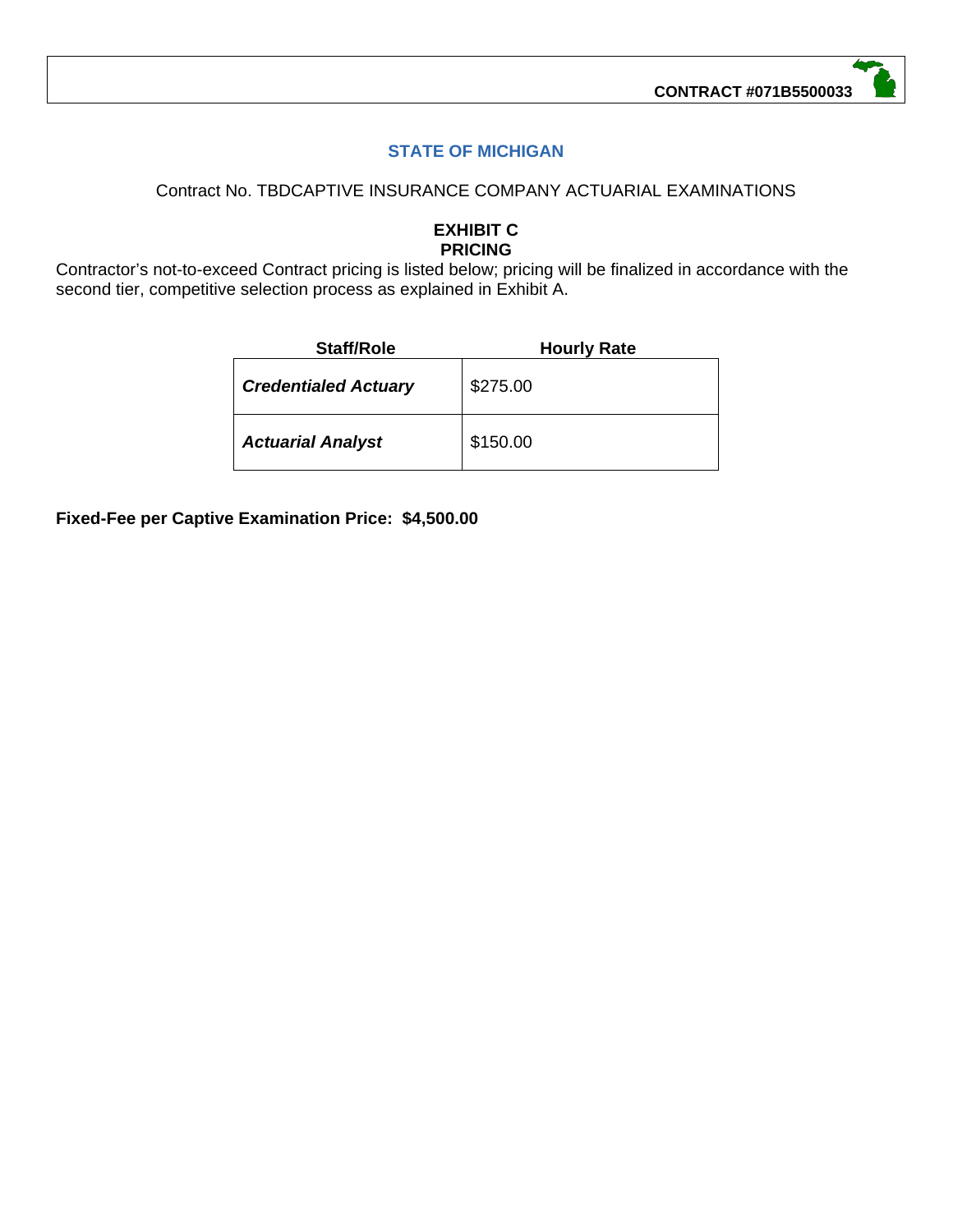# **STATE OF MICHIGAN**

#### Contract No. CAPTIVE INSURANCE COMPANY ACTUARIAL EXAMINATIONS

# **STANDARD CONTRACT TERMS**

This STANDARD CONTRACT ("**Contract**") is agreed to between the State of Michigan (the "**State**") and the Bartlett Actuarial Group, a South Carolina corporation. This Contract is effective on November 1, 2014 ("**Effective Date**"), and unless terminated, expires on October 30, 2017.

This Contract may be renewed for up to two additional one year period(s). Renewal must be by written agreement of the parties.

The parties agree as follows:

**1. Duties of Contractor.** Contractor must perform the services and provide the deliverables described in **Exhibit A – Statement of Work** (the "**Contract Activities**"). An obligation to provide delivery of any commodity is considered a service and is a Contract Activity.

Contractor must furnish all labor, equipment, materials, and supplies necessary for the performance of the Contract Activities, and meet operational standards, unless otherwise specified in Exhibit A.

Contractor must: (a) perform the Contract Activities in a timely, professional, safe, and workmanlike manner consistent with standards in the trade, profession, or industry; (b) meet or exceed the performance and operational standards, and specifications of the Contract; (c) provide all Contract Activities in good quality, with no material defects; (d) not interfere with the State's operations; (e) obtain and maintain all necessary licenses, permits or other authorizations necessary for the performance of the Contract; (f) cooperate with the State, including the State's quality assurance personnel, and any third party to achieve the objectives of the Contract; (g) return to the State any State-furnished equipment or other resources in the same condition as when provided when no longer required for the Contract; (h) not make any media releases without prior written authorization from the State; (i) assign to the State any claims resulting from state or federal antitrust violations to the extent that those violations concern materials or services supplied by third parties toward fulfillment of the Contract; (j) comply with all State physical and IT security policies and standards which will be made available upon request; and (k) provide the State priority in performance of the Contract except as mandated by federal disaster response requirements. Any breach under this paragraph is considered a material breach.

Contractor must also be clearly identifiable while on State property by wearing identification issued by the State, and clearly identify themselves whenever making contact with the State.

**2. Notices.** All notices and other communications required or permitted under this Contract must be in writing and will be considered given and received: (a) when verified by written receipt if sent by courier; (b) when actually received if sent by mail without verification of receipt; or (c) when verified by automated receipt or electronic logs if sent by facsimile or email.

| If to State:                 | If to Contractor:                  |
|------------------------------|------------------------------------|
| Chelsea Edgett               | <b>Sherri Roshitsh</b>             |
| 525 W. Allegan St. 1st Floor | 145 King Street, Suite 203         |
| Lansing, MI                  | Charleston, South Carolina 29401   |
| edgettc@michigan.gov         | sherrir@bartlettactuarialgroup.com |
| $(517)$ 284-7031             | (843) 377-0993                     |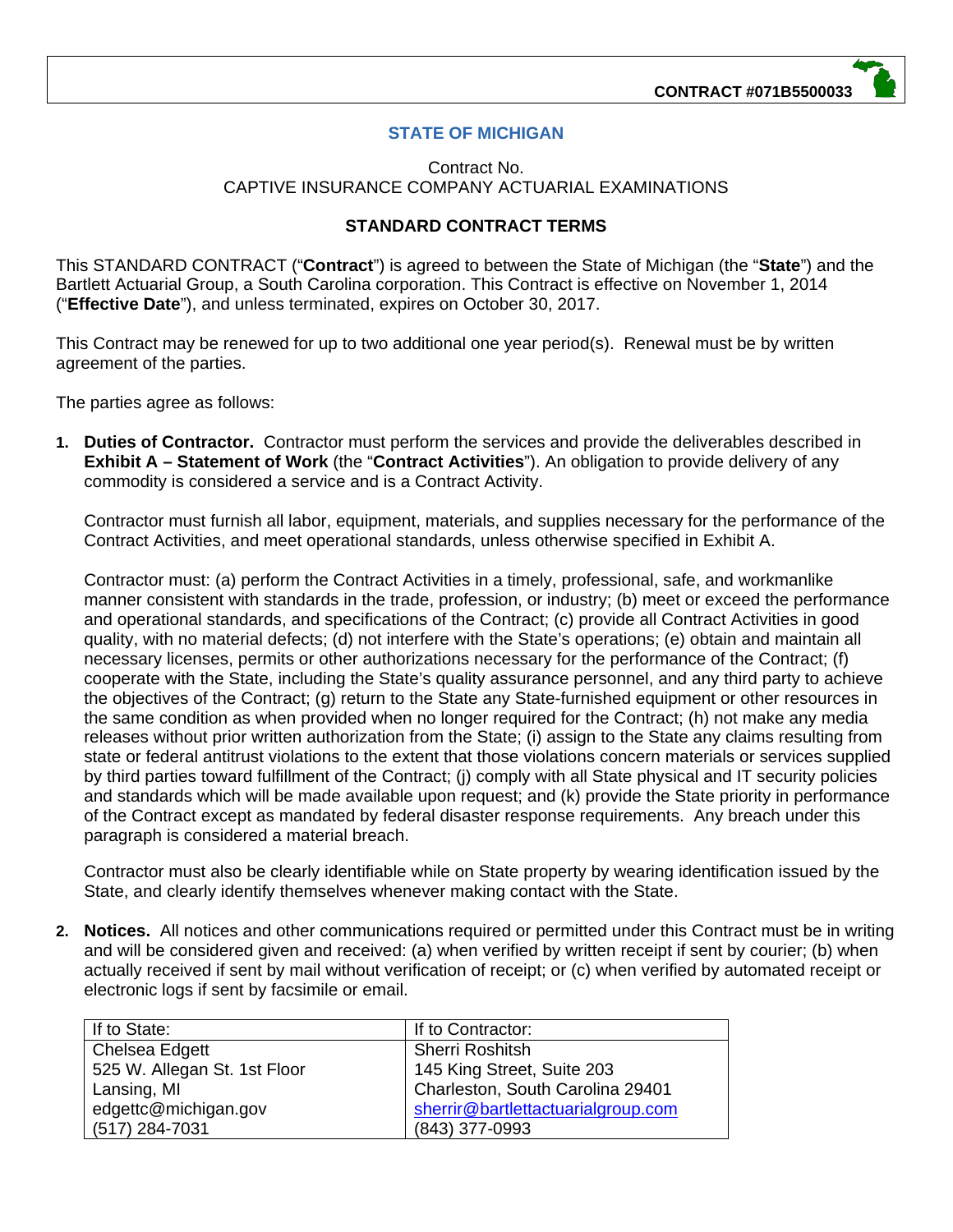**3. Contract Administrator.** The Contract Administrator for each party is the only person authorized to modify any terms and conditions of this Contract (each a "**Contract Administrator**"):

| If to State:                 | If to Contractor:                  |
|------------------------------|------------------------------------|
| Chelsea Edgett               | <b>Sherri Roshitsh</b>             |
| 525 W. Allegan St. 1st Floor | 145 King Street, Suite 203         |
| Lansing, MI                  | Charleston, South Carolina 29401   |
| edgettc@michigan.gov         | sherrir@bartlettactuarialgroup.com |
| (517) 284-7031               | (843) 377-0993                     |

**4. Program Manager.** The Program Manager for each party will monitor and coordinate the day-to-day activities of the Contract (each a "**Program Manager**"):

| If to State:                             | If to Contractor:                  |
|------------------------------------------|------------------------------------|
| David Piner                              | <b>Sherri Roshitsh</b>             |
| 611 W. Ottawa St., 3 <sup>rd</sup> Floor | 145 King Street, Suite 203         |
| Lansing, MI 48913                        | Charleston, South Carolina 29401   |
| pinerd@michigan.gov                      | sherrir@bartlettactuarialgroup.com |
| (517) 335-1734                           | (843) 377-0993                     |

- **5. Performance Guarantee**. Contractor must at all times have financial resources sufficient, in the opinion of the State, to ensure performance of the Contract and must provide proof upon request. The State may require a performance bond (as specified in Exhibit A) if, in the opinion of the State, it will ensure performance of the Contract.
- **6. Insurance Requirements.** Contractor must maintain the insurances identified below and is responsible for all deductibles. All required insurance must: (a) protect the State from claims that may arise out of, are alleged to arise out of, or result from Contractor's or a subcontractor's performance; (b) be primary and noncontributing to any comparable liability insurance (including self-insurance) carried by the State; and (c) be provided by an company with an A.M. Best rating of "A" or better and a financial size of VII or better.

| <b>Insurance Type</b>                                                                                                                                                                                                                          | <b>Additional Requirements</b>                                                                                                                                                                                                                                                                                                                                                                                  |  |
|------------------------------------------------------------------------------------------------------------------------------------------------------------------------------------------------------------------------------------------------|-----------------------------------------------------------------------------------------------------------------------------------------------------------------------------------------------------------------------------------------------------------------------------------------------------------------------------------------------------------------------------------------------------------------|--|
| <b>Commercial General Liability Insurance</b>                                                                                                                                                                                                  |                                                                                                                                                                                                                                                                                                                                                                                                                 |  |
| Minimal Limits:<br>\$1,000,000 Each Occurrence Limit<br>\$1,000,000 Personal & Advertising Injury<br>Limit \$2,000,000 General Aggregate Limit<br>\$2,000,000 Products/Completed Operations<br>Deductible Maximum:<br>\$50,000 Each Occurrence | Contractor must have their policy: (1) endorsed to<br>add "the State of Michigan, its departments,<br>divisions, agencies, offices, commissions, officers,<br>employees, and agents" as additional insureds<br>using endorsement CG 20 10 11 85, or both CG<br>2010 07 04 and CG 2037 07 04; (2) include a<br>waiver of subrogation; and (3) for a claims-made<br>policy, provide three years of tail coverage. |  |
| <b>Motor Vehicle Insurance</b>                                                                                                                                                                                                                 |                                                                                                                                                                                                                                                                                                                                                                                                                 |  |
| <b>Minimal Limits:</b><br>\$1,000,000 Per Occurrence                                                                                                                                                                                           |                                                                                                                                                                                                                                                                                                                                                                                                                 |  |
| <b>Workers' Compensation Insurance</b>                                                                                                                                                                                                         |                                                                                                                                                                                                                                                                                                                                                                                                                 |  |
| Minimal Limits:<br>Coverage according to applicable laws<br>governing work activities.                                                                                                                                                         | Waiver of subrogation, except where waiver is<br>prohibited by law.                                                                                                                                                                                                                                                                                                                                             |  |
| <b>Employers Liability Insurance</b>                                                                                                                                                                                                           |                                                                                                                                                                                                                                                                                                                                                                                                                 |  |
| Minimal Limits:<br>\$100,000 Each Accident                                                                                                                                                                                                     |                                                                                                                                                                                                                                                                                                                                                                                                                 |  |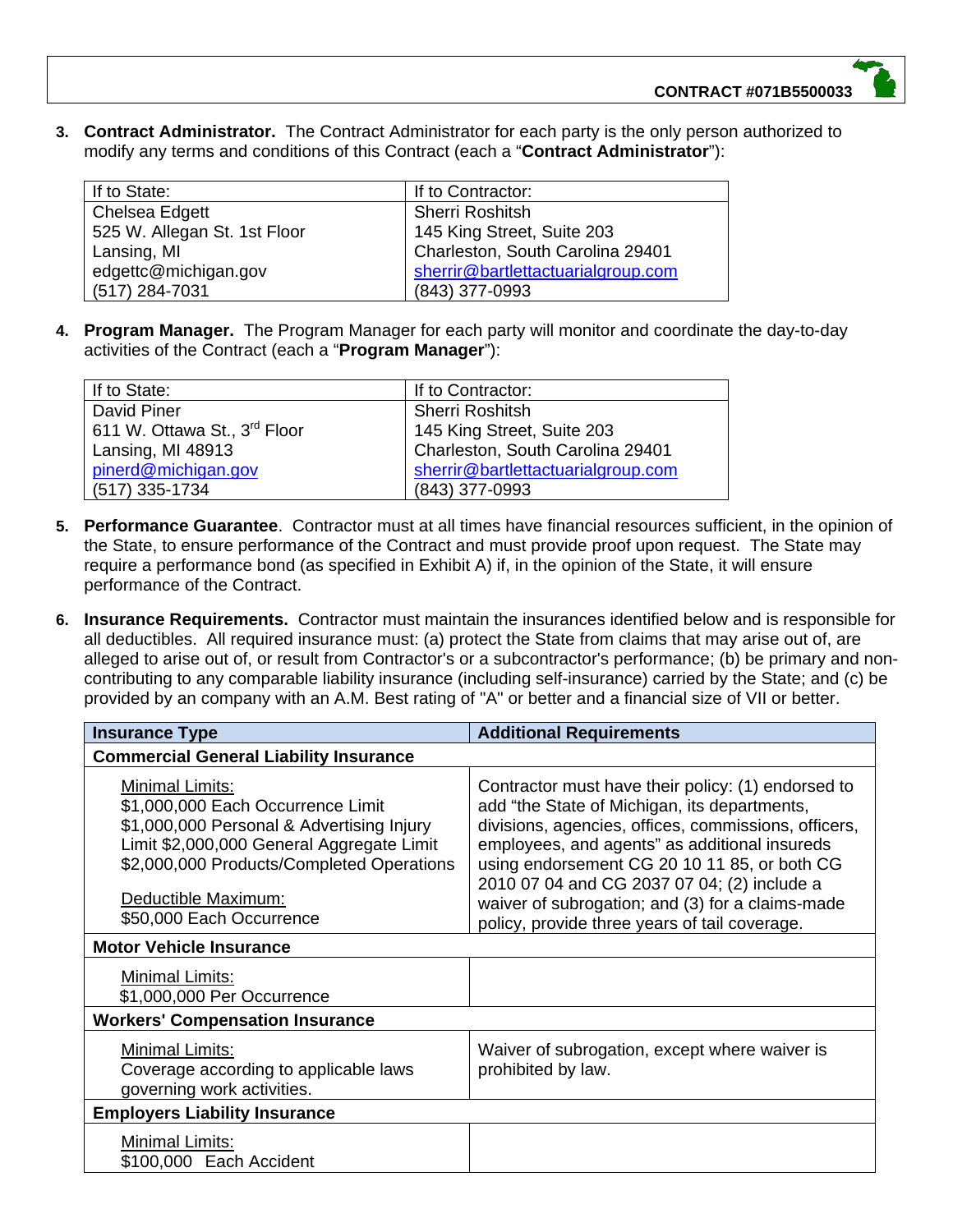\$100,000 Each Employee by Disease \$500,000 Aggregate Disease.

| <b>Professional Liability (Errors and Omissions) Insurance</b>                 |  |
|--------------------------------------------------------------------------------|--|
| Minimal Limits:<br>\$2,000,000 Each Occurrence<br>\$2,000,000 Annual Aggregate |  |
| Deductible Maximum:<br>\$50,000 Per Loss                                       |  |

If Contractor's policy contains limits higher than the minimum limits, the State is entitled to coverage to the extent of the higher limits. The minimum limits are not intended, and may not be construed to limit any liability or indemnity of Contractor to any indemnified party or other persons.

Contractor must: (a) provide insurance certificates to the Contract Administrator, containing the agreement or purchase order number, at Contract formation and within 20 calendar days of the expiration date of the applicable policies; (b) require that subcontractors maintain the required insurances contained in this Section; (c) notify the Contract Administrator within five business days if any insurance is cancelled; and (d) waive all rights against the State for damages covered by insurance. Failure to maintain the required insurance does not limit this waiver.

#### **7. MiDEAL Administrative Fee and Reporting**

Contractor must pay an administrative fee of 1% on all MiDEAL payments made to Contractor under the Contract for only transactions with MiDEAL members. Administrative fee payments must be made by check payable to the State of Michigan and mailed to:

Department of Technology, Management and Budget Financial Services – Cashier Unit Lewis Cass Building 320 South Walnut St. P.O. Box 30681 Lansing, MI 48909

Contractor must submit an itemized purchasing activity report, which includes at a minimum, the name of the purchasing entity and the total dollar volume in sales. Reports should be mailed to DTMB-Procurement.

The administrative fee and purchasing activity report are due within 30 calendar days from the last day of each calendar quarter.

# **8. Extended Purchasing Program.**

The Contract is extended to MiDEAL members. MiDEAL members include local units of government, school districts, universities, community colleges, and nonprofit hospitals. A current list of MiDEAL members is available at www.michigan.gov/mideal. Upon written agreement between the State and Contractor, this Contract may also be extended to: (a) State of Michigan employees and (b) other states (including governmental subdivisions and authorized entities).

If extended, Contractor must supply all Contract Activities at the established Contract prices and terms. The State reserves the right to negotiate additional discounts based on any increased volume generated by such extensions.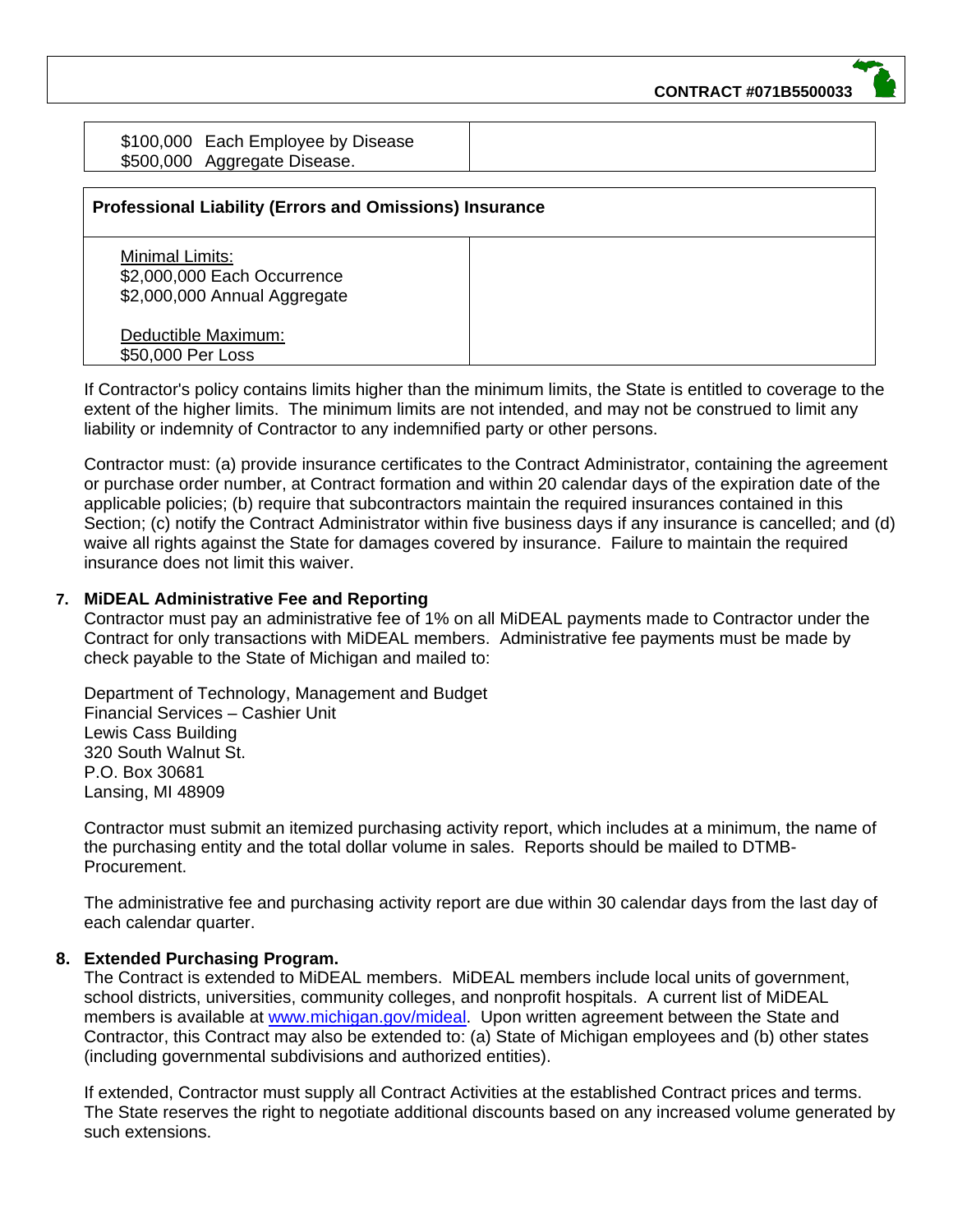Contractor must submit invoices to, and receive payment from, extended purchasing program members on a direct and individual basis.

- **9. Independent Contractor.** Contractor is an independent Contractor and assumes all rights, obligations and liabilities set forth in this Contract. Contractor, its employees, and agents will not be considered employees of the State. No partnership or joint venture relationship is created by virtue of this Contract. Contractor, and not the State, is responsible for the payment of wages, benefits and taxes of Contractor's employees and any subcontractors. Prior performance does not modify Contractor's status as an independent contractor.
- **10. Subcontracting.** Contractor may not delegate any of its obligations under the Contract without the prior written approval of the State. Contractor must notify the State at least 90 calendar days before the proposed delegation, and provide the State any information it requests to determine whether the delegation is in its best interest. If approved, Contractor must: (a) be the sole point of contact regarding all contractual matters, including payment and charges for all Contract Activities; (b) make all payments to the subcontractor; and (c) incorporate the terms and conditions contained in this Contract in any subcontract with a subcontractor. Contractor remains responsible for the completion of the Contract Activities, compliance with the terms of this Contract, and the acts and omissions of the subcontractor. The State, in its sole discretion, may require the replacement of any subcontractor.
- **11. Staffing.** The State's Contract Administrator may require Contractor to remove or reassign personnel by providing a notice to Contractor.
- **12. Background Checks.** Upon request, Contractor must perform background checks on all employees and subcontractors and its employees prior to their assignment. The scope is at the discretion of the State and documentation must be provided as requested. Contractor is responsible for all costs associated with the requested background checks. The State, in its sole discretion, may also perform background checks.
- **13. Assignment.** Contractor may not assign this Contract to any other party without the prior approval of the State. Upon notice to Contractor, the State, in its sole discretion, may assign in whole or in part, its rights or responsibilities under this Contract to any other party. If the State determines that a novation of the Contract to a third party is necessary, Contractor will agree to the novation, provide all necessary documentation and signatures, and continue to perform, with the third party, its obligations under the Contract.
- **14. Change of Control.** Contractor will notify, at least 90 calendar days before the effective date, the State of a change in Contractor's organizational structure or ownership. For purposes of this Contract, a change in control means any of the following: (a) a sale of more than 50% of Contractor's stock; (b) a sale of substantially all of Contractor's assets; (c) a change in a majority of Contractor's board members; (d) consummation of a merger or consolidation of Contractor with any other entity; (e) a change in ownership through a transaction or series of transactions; (f) or the board (or the stockholders) approves a plan of complete liquidation. A change of control does not include any consolidation or merger effected exclusively to change the domicile of Contractor, or any transaction or series of transactions principally for bona fide equity financing purposes.

In the event of a change of control, Contractor must require the successor to assume this Contract and all of its obligations under this Contract.

- **15. Ordering.** Contractor is not authorized to begin performance until receipt of authorization as identified in Exhibit A.
- **16. Acceptance.** Contract Activities are subject to inspection and testing by the State within 30 calendar days of the State's receipt of them ("**State Review Period**"), unless otherwise provided in Exhibit A. If the Contract Activities are not fully accepted by the State, the State will notify Contractor by the end of the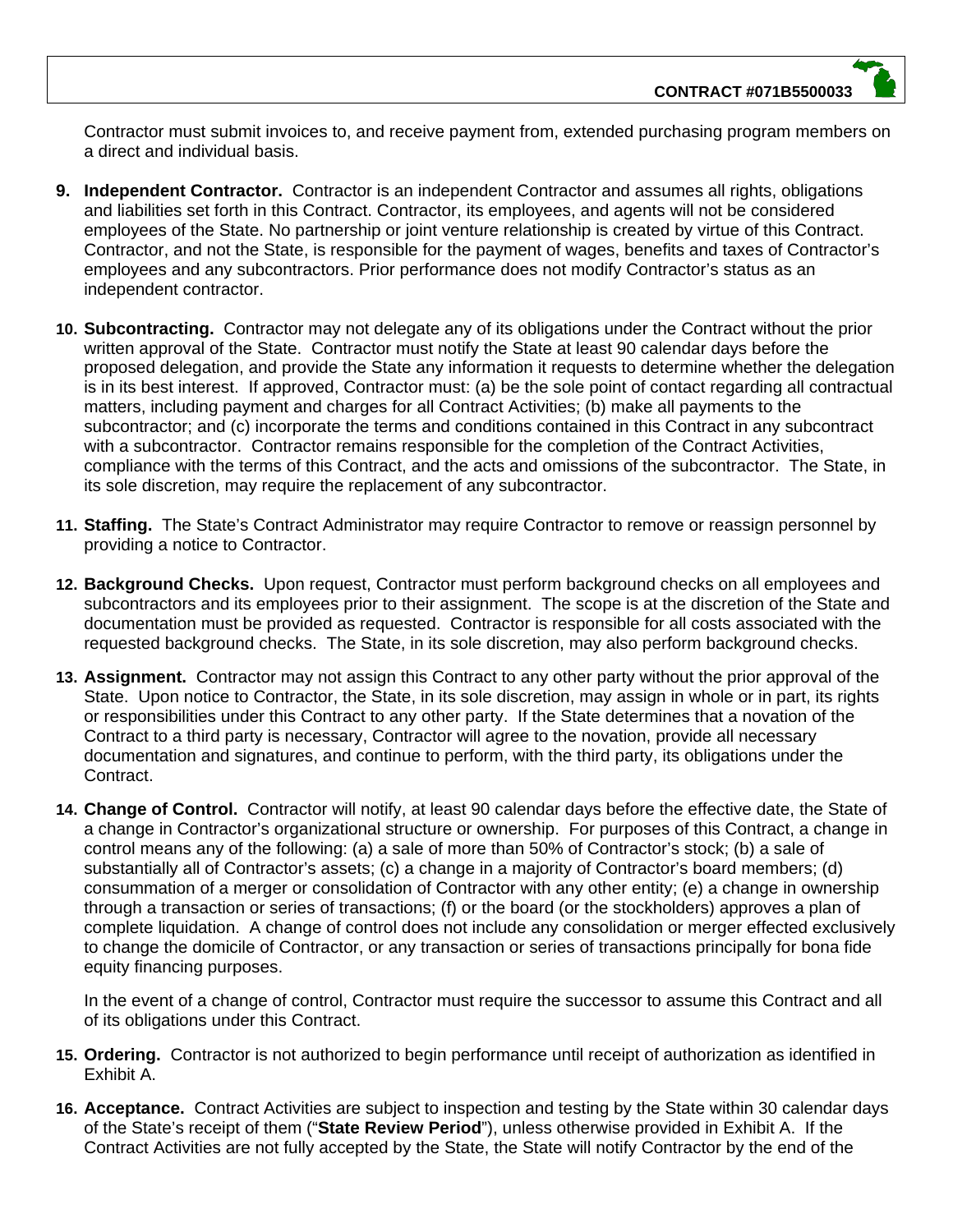State Review Period that either: (a) the Contract Activities are accepted, but noted deficiencies must be corrected; or (b) the Contract Activities are rejected. If the State finds material deficiencies, it may: (i) reject the Contract Activities without performing any further inspections; (ii) demand performance at no additional cost; or (iii) terminate this Contract in accordance with Section 23, Termination for Cause.

Within 10 business days from the date of Contractor's receipt of notification of acceptance with deficiencies or rejection of any Contract Activities, Contractor must cure, at no additional cost, the deficiency and deliver unequivocally acceptable Contract Activities to the State. If acceptance with deficiencies or rejection of the Contract Activities impacts the content or delivery of other non-completed Contract Activities, the parties' respective Program Managers must determine an agreed to number of days for re-submission that minimizes the overall impact to the Contract. However, nothing herein affects, alters, or relieves Contractor of its obligations to correct deficiencies in accordance with the time response standards set forth in this Contract.

If Contractor is unable or refuses to correct the deficiency within the time response standards set forth in this Contract, the State may cancel the order in whole or in part. The State, or a third party identified by the State, may perform the Contract Activities and recover the difference between the cost to cure and the Contract price plus an additional 10% administrative fee.

# **17. Reserved**

### **18. Reserved**

- *19.* **Reserved**
- **20. Terms of Payment.** Invoices must conform to the requirements communicated from time-to-time by the State. All undisputed amounts are payable within 45 days of the State's receipt. Contractor may only charge for Contract Activities performed as specified in Exhibit A. Invoices must include an itemized statement of all charges. The State is exempt from State sales tax for direct purchases and may be exempt from federal excise tax, if Contract Activities purchased under the Contract are for the State's exclusive use. Prices are exclusive of all taxes, and Contractor is solely responsible for payment of any applicable taxes.

The State has the right to withhold payment of any disputed amounts until the parties agree as to the validity of the disputed amount. The State will notify Contractor of any dispute within a reasonable time. Payment by the State will not constitute a waiver of any rights as to Contractor's continuing obligations, including claims for deficiencies or substandard Contract Activities. Contractor's acceptance of final payment by the State constitutes a waiver of all claims by Contractor against the State for payment under this Contract, other than those claims previously filed in writing on a timely basis and still disputed.

The State will only disburse payments under this Contract through Electronic Funds Transfer (EFT). Contractor must register with the State at http://www.michigan.gov/cpexpress to receive electronic fund transfer payments. If Contractor does not register, the State is not liable for failure to provide payment.

Without prejudice to any other right or remedy it may have, the State reserves the right to set off at any time any amount then due and owing to it by Contractor against any amount payable by the State to Contractor under this Contract.

- **21. Liquidated Damages.** Liquidated damages, if applicable, will be assessed as described in Exhibit A.
- **22. Stop Work Order.** The State may suspend any or all activities under the Contract at any time. The State will provide Contractor a written stop work order detailing the suspension. Contractor must comply with the stop work order upon receipt. Within 90 calendar days, or any longer period agreed to by Contractor, the State will either: (a) issue a notice authorizing Contractor to resume work, or (b) terminate the Contract or purchase order. The State will not pay for Contract Activities; Contractor's lost profits, or any additional compensation during a stop work period.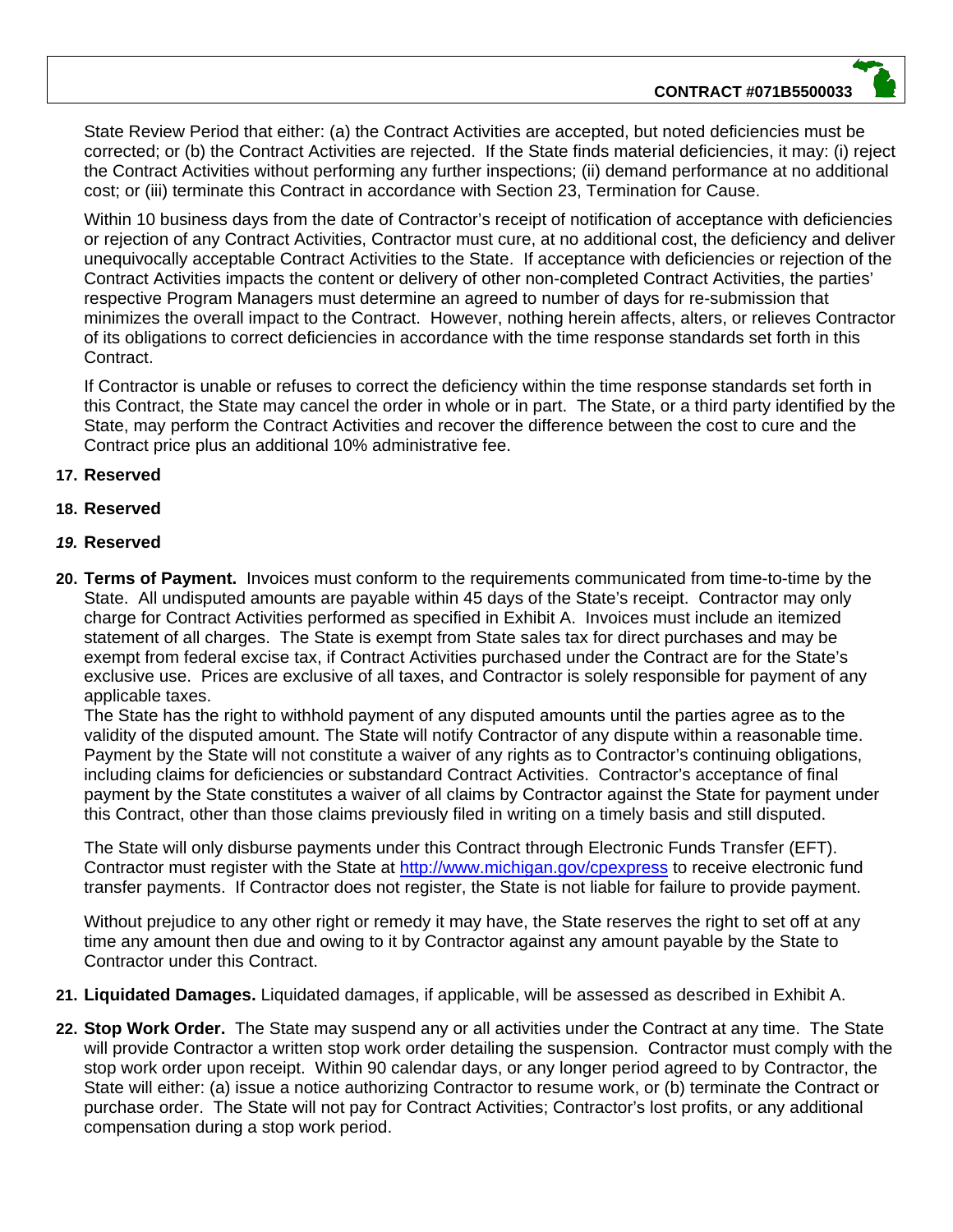**23. Termination for Cause.** The State may terminate this Contract for cause, in whole or in part, if Contractor, as determined by the State: (a) endangers the value, integrity, or security of any location, data, or personnel; (b) becomes insolvent, petitions for bankruptcy court proceedings, or has an involuntary bankruptcy proceeding filed against it by any creditor; (c) engages in any conduct that may expose the State to liability; (d) breaches any of its material duties or obligations; or (e) fails to cure a breach within the time stated in a notice of breach. Any reference to specific breaches being material breaches within this Contract will not be construed to mean that other breaches are not material.

If the State terminates this Contract under this Section, the State will issue a termination notice specifying whether Contractor must: (a) cease performance immediately, or (b) continue to perform for a specified period. If it is later determined that Contractor was not in breach of the Contract, the termination will be deemed to have been a Termination for Convenience, effective as of the same date, and the rights and obligations of the parties will be limited to those provided in Section 24, Termination for Convenience.

The State will only pay for amounts due to Contractor for Contract Activities accepted by the State on or before the date of termination, subject to the State's right to set off any amounts owed by the Contractor for the State's reasonable costs in terminating this Contract. The Contractor must pay all reasonable costs incurred by the State in terminating this Contract for cause, including administrative costs, attorneys' fees, court costs, transition costs, and any costs the State incurs to procure the Contract Activities from other sources.

- **24. Termination for Convenience.** The State may immediately terminate this Contract in whole or in part without penalty and for any reason, including but not limited to, appropriation or budget shortfalls. The termination notice will specify whether Contractor must: (a) cease performance of the Contract Activities immediately, or (b) continue to perform the Contract Activities in accordance with Section 25, Transition Responsibilities. If the State terminates this Contract for convenience, the State will pay all reasonable costs, as determined by the State, for State approved Transition Responsibilities.
- **25. Transition Responsibilities.** Upon termination or expiration of this Contract for any reason, Contractor must, for a period of time specified by the State (not to exceed 90 calendar days), provide all reasonable transition assistance requested by the State, to allow for the expired or terminated portion of the Contract Activities to continue without interruption or adverse effect, and to facilitate the orderly transfer of such Contract Activities to the State or its designees. Such transition assistance may include, but is not limited to: (a) continuing to perform the Contract Activities at the established Contract rates; (b) taking all reasonable and necessary measures to transition performance of the work, including all applicable Contract Activities, training, equipment, software, leases, reports and other documentation, to the State or the State's designee; (c) taking all necessary and appropriate steps, or such other action as the State may direct, to preserve, maintain, protect, or return to the State all materials, data, property, and confidential information provided directly or indirectly to Contractor by any entity, agent, vendor, or employee of the State; (d) transferring title in and delivering to the State, at the State's discretion, all completed or partially completed deliverables prepared under this Contract as of the Contract termination date; and (e) preparing an accurate accounting from which the State and Contractor may reconcile all outstanding accounts (collectively, "**Transition Responsibilities**"). This Contract will automatically be extended through the end of the transition period.
- **26. General Indemnification.** Contractor must defend, indemnify and hold the State, its departments, divisions, agencies, offices, commissions, officers, and employees harmless, without limitation, from and against any and all actions, claims, losses, liabilities, damages, costs, attorney fees, and expenses (including those required to establish the right to indemnification), arising out of or relating to: (a) any breach by Contractor (or any of Contractor's employees, agents, subcontractors, or by anyone else for whose acts any of them may be liable) of any of the promises, agreements, representations, warranties, or insurance requirements contained in this Contract; (b) any infringement, misappropriation, or other violation of any intellectual property right or other right of any third party; (c) any bodily injury, death, or damage to real or tangible personal property occurring wholly or in part due to action or inaction by Contractor (or any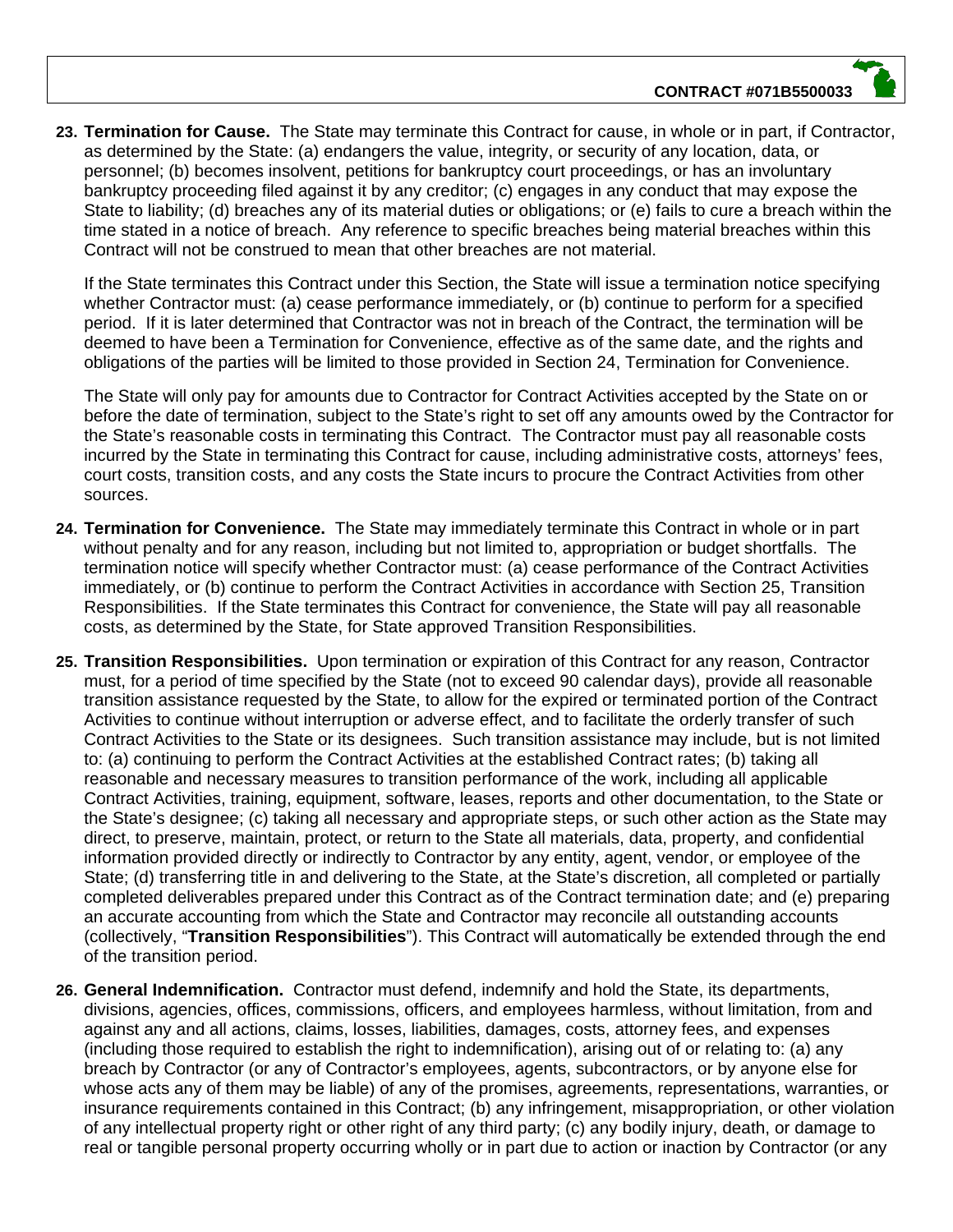of Contractor's employees, agents, subcontractors, or by anyone else for whose acts any of them may be liable); and (d) any acts or omissions of Contractor (or any of Contractor's employees, agents, subcontractors, or by anyone else for whose acts any of them may be liable).

The State will notify Contractor in writing if indemnification is sought; however, failure to do so will not relieve Contractor, except to the extent that Contractor is materially prejudiced. Contractor must, to the satisfaction of the State, demonstrate its financial ability to carry out these obligations.

The State is entitled to: (i) regular updates on proceeding status; (ii) participate in the defense of the proceeding; (iii) employ its own counsel; and to (iv) retain control of the defense if the State deems necessary. Contractor will not, without the State's written consent (not to be unreasonably withheld), settle, compromise, or consent to the entry of any judgment in or otherwise seek to terminate any claim, action, or proceeding. To the extent that any State employee, official, or law may be involved or challenged, the State may, at its own expense, control the defense of that portion of the claim.

Any litigation activity on behalf of the State, or any of its subdivisions under this Section, must be coordinated with the Department of Attorney General. An attorney designated to represent the State may not do so until approved by the Michigan Attorney General and appointed as a Special Assistant Attorney General.

- **27. Infringement Remedies.** If, in either party's opinion, any piece of equipment, software, commodity, or service supplied by Contractor or its subcontractors, or its operation, use or reproduction, is likely to become the subject of a copyright, patent, trademark, or trade secret infringement claim, Contractor must, at its expense: (a) procure for the State the right to continue using the equipment, software, commodity, or service, or if this option is not reasonably available to Contractor, (b) replace or modify the same so that it becomes non-infringing; or (c) accept its return by the State with appropriate credits to the State against Contractor's charges and reimburse the State for any losses or costs incurred as a consequence of the State ceasing its use and returning it.
- **28. Limitation of Liability.** The State is not liable for consequential, incidental, indirect, or special damages, regardless of the nature of the action.
- **29. Disclosure of Litigation, or Other Proceeding.** Contractor must notify the State within 14 calendar days of receiving notice of any litigation, investigation, arbitration, or other proceeding (collectively, "**Proceeding**") involving Contractor, a subcontractor, or an officer or director of Contractor or subcontractor, that arises during the term of the Contract, including: (a) a criminal Proceeding; (b) a parole or probation Proceeding; (c) a Proceeding under the Sarbanes-Oxley Act; (d) a civil Proceeding involving: (1) a claim that might reasonably be expected to adversely affect Contractor's viability or financial stability; or (2) a governmental or public entity's claim or written allegation of fraud; or (e) a Proceeding involving any license that Contractor is required to possess in order to perform under this Contract.

#### **30. Reserved.**

#### **31. State Data.**

a. Ownership. The State's data ("**State Data**," which will be treated by Contractor as Confidential Information) includes: (a) the State's data collected, used, processed, stored, or generated as the result of the Contract Activities; (b) personally identifiable information ("**PII**") collected, used, processed, stored, or generated as the result of the Contract Activities, including, without limitation, any information that identifies an individual, such as an individual's social security number or other government-issued identification number, date of birth, address, telephone number, biometric data, mother's maiden name, email address, credit card information, or an individual's name in combination with any other of the elements here listed; and, (c) personal health information ("**PHI**") collected, used, processed, stored, or generated as the result of the Contract Activities, which is defined under the Health Insurance Portability and Accountability Act (HIPAA) and its related rules and regulations. State Data is and will remain the sole and exclusive property of the State and all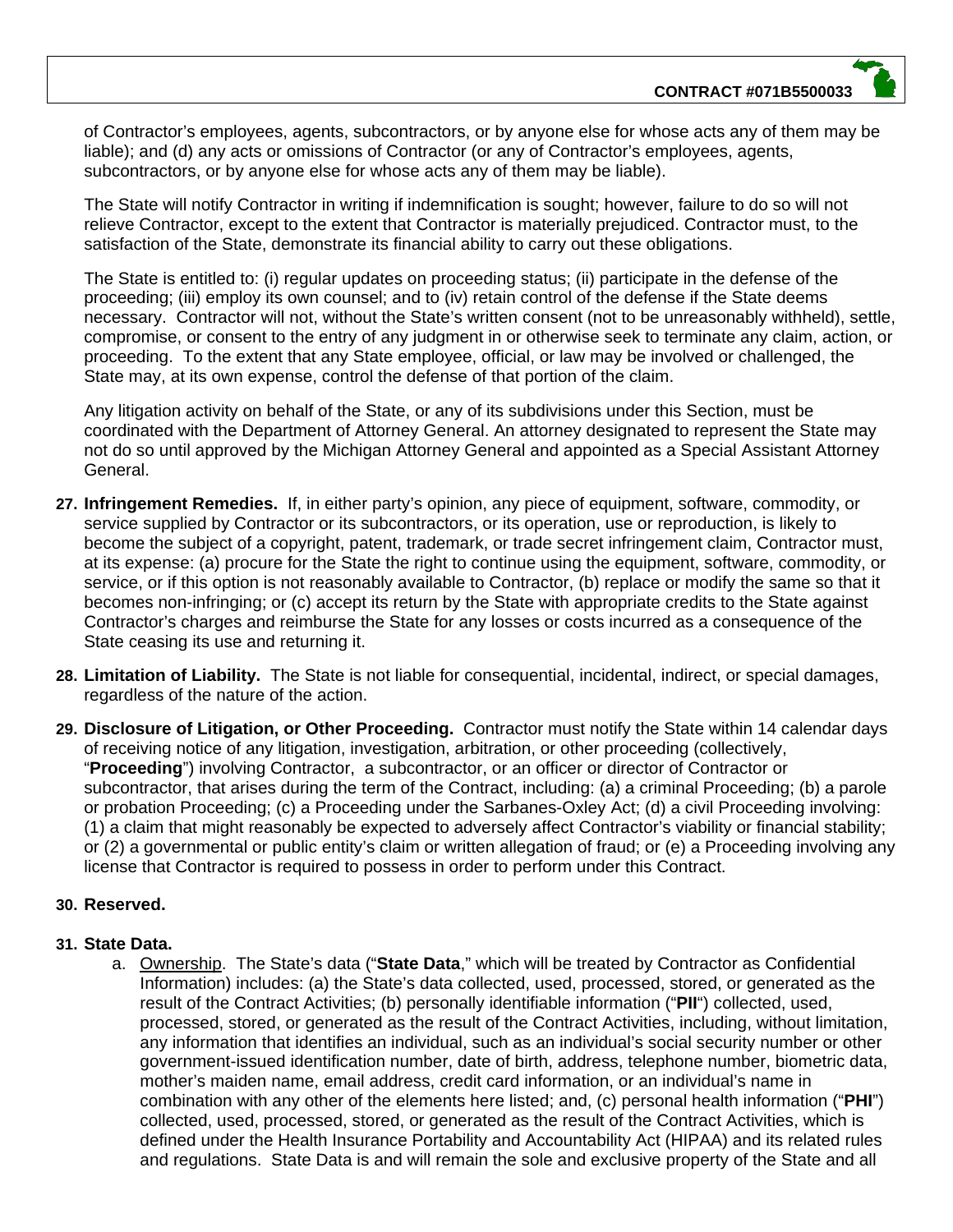right, title, and interest in the same is reserved by the State. This Section survives the termination of this Contract.

- b. Contractor Use of State Data. Contractor is provided a limited license to State Data for the sole and exclusive purpose of providing the Contract Activities, including a license to collect, process, store, generate, and display State Data only to the extent necessary in the provision of the Contract Activities. Contractor must: (a) keep and maintain State Data in strict confidence, using such degree of care as is appropriate and consistent with its obligations as further described in this Contract and applicable law to avoid unauthorized access, use, disclosure, or loss; (b) use and disclose State Data solely and exclusively for the purpose of providing the Contract Activities, such use and disclosure being in accordance with this Contract, any applicable Statement of Work, and applicable law; and (c) not use, sell, rent, transfer, distribute, or otherwise disclose or make available State Data for Contractor's own purposes or for the benefit of anyone other than the State without the State's prior written consent. This Section survives the termination of this Contract.
- c. Extraction of State Data. Contractor must, within one business day of the State's request, provide the State, without charge and without any conditions or contingencies whatsoever (including but not limited to the payment of any fees due to Contractor), an extract of the State Data in the format specified by the State.
- d. Backup and Recovery of State Data. Unless otherwise specified in Exhibit A, Contractor is responsible for maintaining a backup of State Data and for an orderly and timely recovery of such data. Unless otherwise described in Exhibit A, Contractor must maintain a contemporaneous backup of State Data that can be recovered within two hours at any point in time.
- e. Loss of Data. In the event of any act, error or omission, negligence, misconduct, or breach that compromises or is suspected to compromise the security, confidentiality, or integrity of State Data or the physical, technical, administrative, or organizational safeguards put in place by Contractor that relate to the protection of the security, confidentiality, or integrity of State Data, Contractor must, as applicable: (a) notify the State as soon as practicable but no later than 24 hours of becoming aware of such occurrence; (b) cooperate with the State in investigating the occurrence, including making available all relevant records, logs, files, data reporting, and other materials required to comply with applicable law or as otherwise required by the State; (c) in the case of PII or PHI, at the State's sole election, (i) notify the affected individuals who comprise the PII or PHI as soon as practicable but no later than is required to comply with applicable law, or, in the absence of any legally required notification period, within five calendar days of the occurrence; or (ii) reimburse the State for any costs in notifying the affected individuals; (d) in the case of PII, provide third-party credit and identity monitoring services to each of the affected individuals who comprise the PII for the period required to comply with applicable law, or, in the absence of any legally required monitoring services, for no less than 24months following the date of notification to such individuals; (e) perform or take any other actions required to comply with applicable law as a result of the occurrence; (f) without limiting Contractor's obligations of indemnification as further described in this Contract, indemnify, defend, and hold harmless the State for any and all claims, including reasonable attorneys' fees, costs, and expenses incidental thereto, which may be suffered by, accrued against, charged to, or recoverable from the State in connection with the occurrence; (g) be responsible for recreating lost State Data in the manner and on the schedule set by the State without charge to the State; and, (h) provide to the State a detailed plan within 10 calendar days of the occurrence describing the measures Contractor will undertake to prevent a future occurrence. Notification to affected individuals, as described above, must comply with applicable law, be written in plain language, and contain, at a minimum: name and contact information of Contractor's representative; a description of the nature of the loss; a list of the types of data involved; the known or approximate date of the loss; how such loss may affect the affected individual; what steps Contractor has taken to protect the affected individual; what steps the affected individual can take to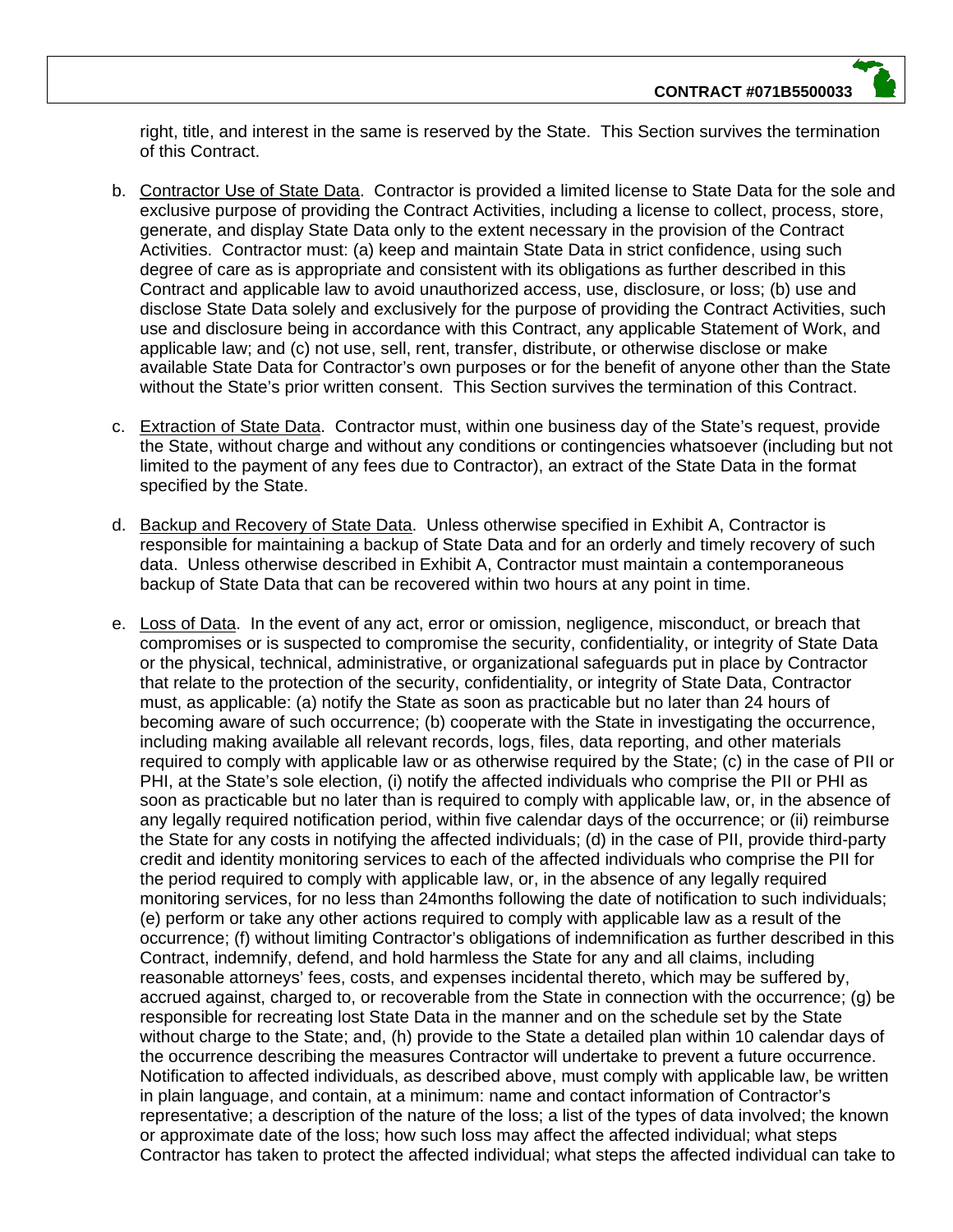protect himself or herself; contact information for major credit card reporting agencies; and, information regarding the credit and identity monitoring services to be provided by Contractor. This Section survives the termination of this Contract.

- **32. Non-Disclosure of Confidential Information**. The parties acknowledge that each party may be exposed to or acquire communication or data of the other party that is confidential, privileged communication not intended to be disclosed to third parties. The provisions of this Section survive the termination of this Contract.
	- a. Meaning of Confidential Information. For the purposes of this Contract, the term "**Confidential Information**" means all information and documentation of a party that: (a) has been marked "confidential" or with words of similar meaning, at the time of disclosure by such party; (b) if disclosed orally or not marked "confidential" or with words of similar meaning, was subsequently summarized in writing by the disclosing party and marked "confidential" or with words of similar meaning; and, (c) should reasonably be recognized as confidential information of the disclosing party. The term "Confidential Information" does not include any information or documentation that was: (a) subject to disclosure under the Michigan Freedom of Information Act (FOIA); (b) already in the possession of the receiving party without an obligation of confidentiality; (c) developed independently by the receiving party, as demonstrated by the receiving party, without violating the disclosing party's proprietary rights; (d) obtained from a source other than the disclosing party without an obligation of confidentiality; or, (e) publicly available when received, or thereafter became publicly available (other than through any unauthorized disclosure by, through, or on behalf of, the receiving party). For purposes of this Contract, in all cases and for all matters, State Data is deemed to be Confidential Information.
	- b. Obligation of Confidentiality. The parties agree to hold all Confidential Information in strict confidence and not to copy, reproduce, sell, transfer, or otherwise dispose of, give or disclose such Confidential Information to third parties other than employees, agents, or subcontractors of a party who have a need to know in connection with this Contract or to use such Confidential Information for any purposes whatsoever other than the performance of this Contract. The parties agree to advise and require their respective employees, agents, and subcontractors of their obligations to keep all Confidential Information confidential. Disclosure to a subcontractor is permissible where: (a) use of a subcontractor is authorized under this Contract; (b) the disclosure is necessary or otherwise naturally occurs in connection with work that is within the subcontractor's responsibilities; and (c) Contractor obligates the subcontractor in a written contract to maintain the State's Confidential Information in confidence. At the State's request, any employee of Contractor or any subcontractor may be required to execute a separate agreement to be bound by the provisions of this Section.
	- c. Cooperation to Prevent Disclosure of Confidential Information. Each party must use its best efforts to assist the other party in identifying and preventing any unauthorized use or disclosure of any Confidential Information. Without limiting the foregoing, each party must advise the other party immediately in the event either party learns or has reason to believe that any person who has had access to Confidential Information has violated or intends to violate the terms of this Contract and each party will cooperate with the other party in seeking injunctive or other equitable relief against any such person.
	- d. Remedies for Breach of Obligation of Confidentiality. Each party acknowledges that breach of its obligation of confidentiality may give rise to irreparable injury to the other party, which damage may be inadequately compensable in the form of monetary damages. Accordingly, a party may seek and obtain injunctive relief against the breach or threatened breach of the foregoing undertakings, in addition to any other legal remedies which may be available, to include, in the case of the State, at the sole election of the State, the immediate termination, without liability to the State, of this Contract or any Statement of Work corresponding to the breach or threatened breach.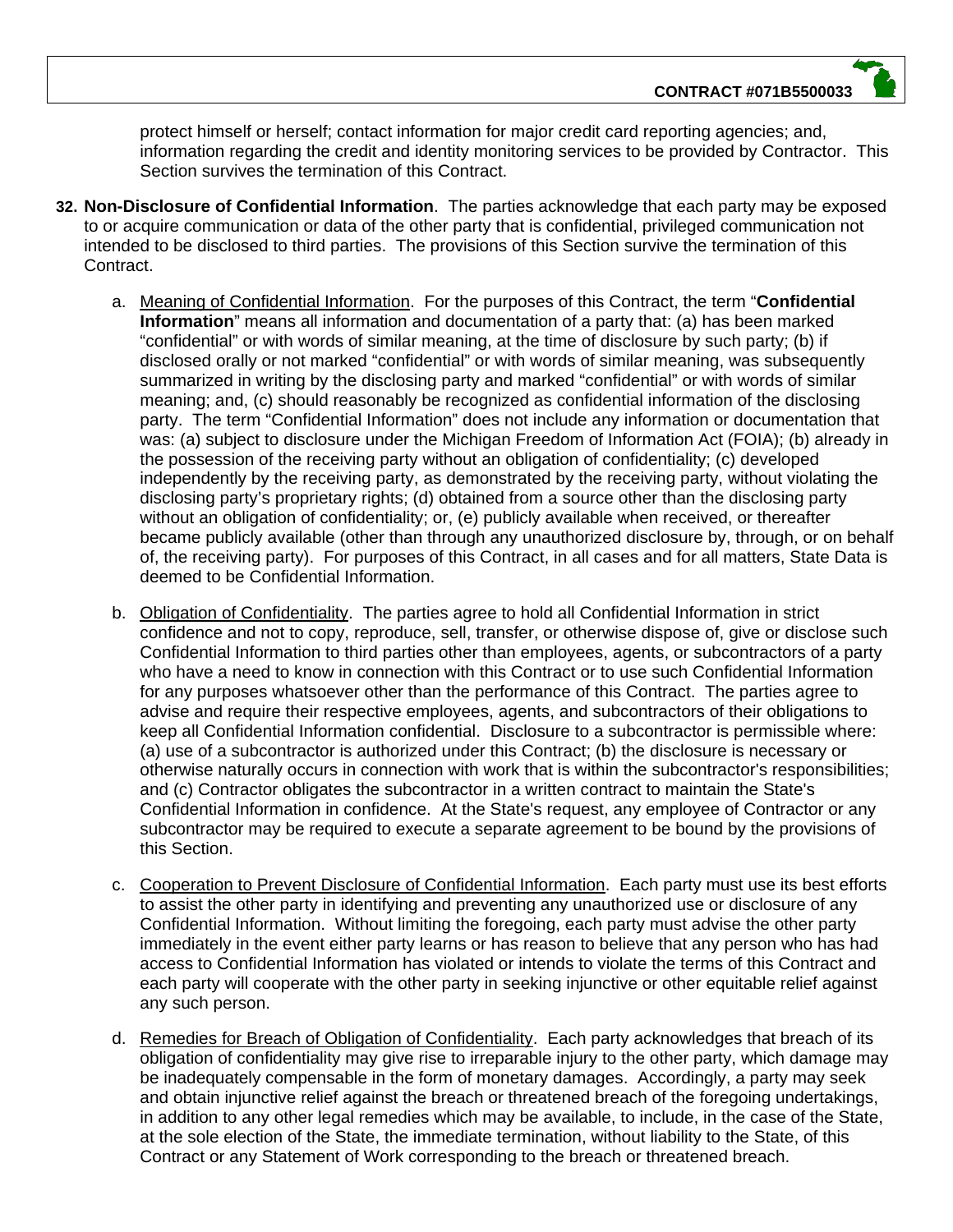e. Surrender of Confidential Information upon Termination. Upon termination of this Contract or a Statement of Work, in whole or in part, each party must, within five calendar days from the date of termination, return to the other party any and all Confidential Information received from the other party, or created or received by a party on behalf of the other party, which are in such party's possession, custody, or control; provided, however, that Contractor must return State Data to the State following the timeframe and procedure described further in this Contract. Should Contractor or the State determine that the return of any non-State Data Confidential Information is not feasible, such party must destroy the non-State Data Confidential Information and must certify the same in writing within five calendar days from the date of termination to the other party.

# **33. Data Privacy and Information Security**.

- a. Undertaking by Contractor. Without limiting Contractor's obligation of confidentiality as further described, Contractor is responsible for establishing and maintaining a data privacy and information security program, including physical, technical, administrative, and organizational safeguards, that is designed to: (a) ensure the security and confidentiality of the State Data; (b) protect against any anticipated threats or hazards to the security or integrity of the State Data; (c) protect against unauthorized disclosure, access to, or use of the State Data; (d) ensure the proper disposal of State Data; and (e) ensure that all employees, agents, and subcontractors of Contractor, if any, comply with all of the foregoing. In no case will the safeguards of Contractor's data privacy and information security program be less stringent than the safeguards used by the State, and Contractor must at all times comply with all applicable State IT policies and standards, which are available to Contractor upon request.
- b. Audit by Contractor. No less than annually, Contractor must conduct a comprehensive independent third-party audit of its data privacy and information security program and provide such audit findings to the State.
- c. Right of Audit by the State. Without limiting any other audit rights of the State, the State has the right to review Contractor's data privacy and information security program prior to the commencement of Contract Activities and from time to time during the term of this Contract. During the providing of the Contract Activities, on an ongoing basis from time to time and without notice, the State, at its own expense, is entitled to perform, or to have performed, an on-site audit of Contractor's data privacy and information security program. In lieu of an on-site audit, upon request by the State, Contractor agrees to complete, within 45 calendar days of receipt, an audit questionnaire provided by the State regarding Contractor's data privacy and information security program.
- d. Audit Findings. Contractor must implement any required safeguards as identified by the State or by any audit of Contractor's data privacy and information security program.
- e. State's Right to Termination for Deficiencies. The State reserves the right, at its sole election, to immediately terminate this Contract or a Statement of Work without limitation and without liability if the State determines that Contractor fails or has failed to meet its obligations under this Section.

#### **34. Reserved.**

# **35. Reserved.**

**36. Records Maintenance, Inspection, Examination, and Audit.** The State or its designee may audit Contractor to verify compliance with this Contract. Contractor must retain, and provide to the State or its designee and the auditor general upon request, all financial and accounting records related to the Contract through the term of the Contract and for seven years after the latter of termination, expiration, or final payment under this Contract or any extension ("**Audit Period**"). If an audit, litigation, or other action involving the records is initiated before the end of the Audit Period, Contractor must retain the records until all issues are resolved.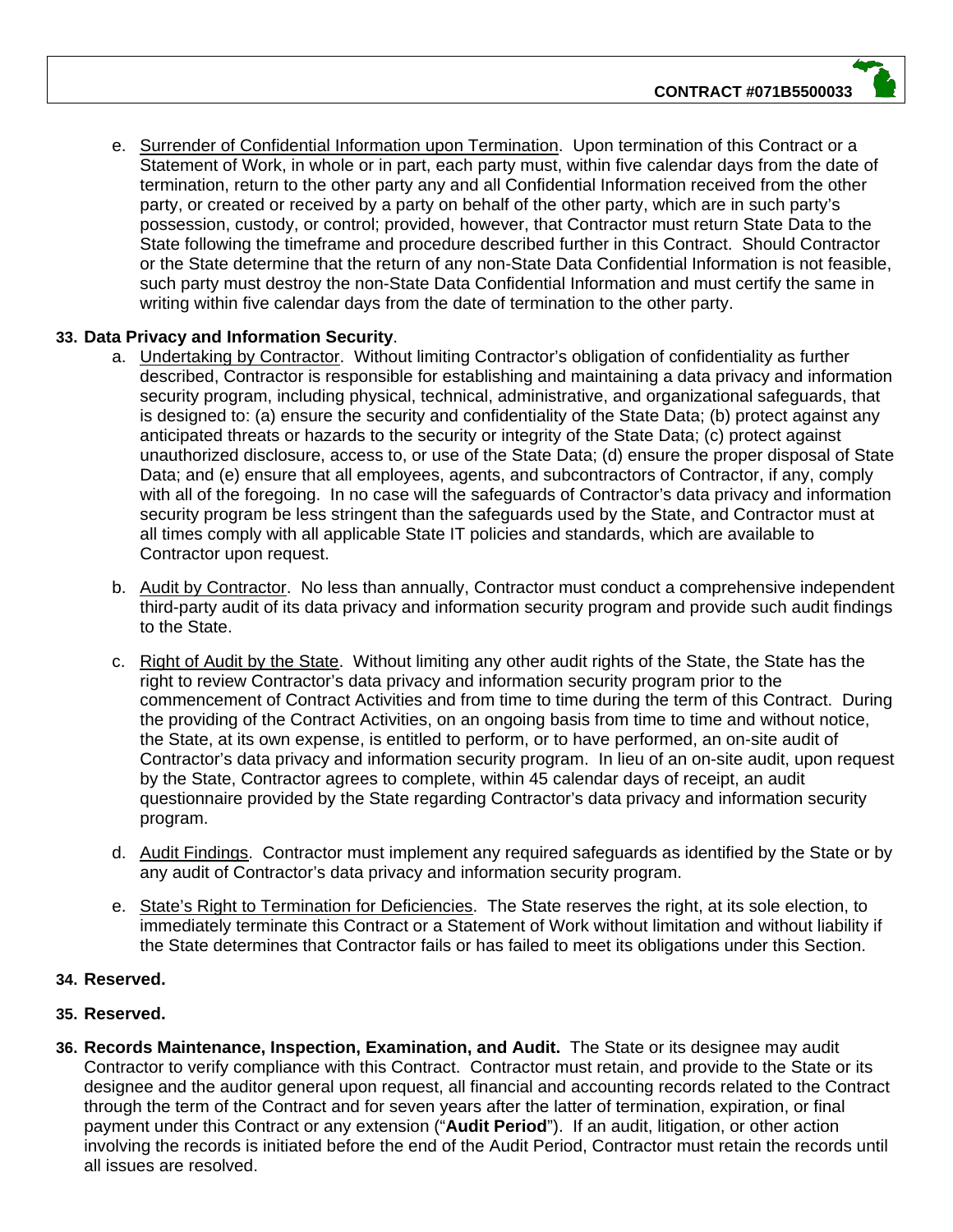Within 10 calendar days of providing notice, the State and its authorized representatives or designees have the right to enter and inspect Contractor's premises or any other places where Contract Activities are being performed, and examine, copy, and audit all records related to this Contract. Contractor must cooperate and provide reasonable assistance. If any financial errors are revealed, the amount in error must be reflected as a credit or debit on subsequent invoices until the amount is paid or refunded. Any remaining balance at the end of the Contract must be paid or refunded within 45 calendar days.

This Section applies to Contractor, any parent, affiliate, or subsidiary organization of Contractor, and any subcontractor that performs Contract Activities in connection with this Contract.

- **37. Warranties and Representations.** Contractor represents and warrants: (a) Contractor is the owner or licensee of any Contract Activities that it licenses, sells, or develops and Contractor has the rights necessary to convey title, ownership rights, or licensed use; (b) all Contract Activities are delivered free from any security interest, lien, or encumbrance and will continue in that respect; (c) the Contract Activities will not infringe the patent, trademark, copyright, trade secret, or other proprietary rights of any third party; (d) Contractor must assign or otherwise transfer to the State or its designee any manufacturer's warranty for the Contract Activities; (e) the Contract Activities are merchantable and fit for the specific purposes identified in the Contract; (f) the Contract signatory has the authority to enter into this Contract; (g) all information furnished by Contractor in connection with the Contract fairly and accurately represents Contractor's business, properties, finances, and operations as of the dates covered by the information, and Contractor will inform the State of any material adverse changes; and (h) all information furnished and representations made in connection with the award of this Contract is true, accurate, and complete, and contains no false statements or omits any fact that would make the information misleading. A breach of this Section is considered a material breach of this Contract, which entitles the State to terminate this Contract under Section 23, Termination for Cause.
- **38. Conflicts and Ethics.** Contractor will uphold high ethical standards and is prohibited from: (a) holding or acquiring an interest that would conflict with this Contract; (b) doing anything that creates an appearance of impropriety with respect to the award or performance of the Contract; (c) attempting to influence or appearing to influence any State employee by the direct or indirect offer of anything of value; or (d) paying or agreeing to pay any person, other than employees and consultants working for Contractor, any consideration contingent upon the award of the Contract. Contractor must immediately notify the State of any violation or potential violation of these standards. This Section applies to Contractor, any parent, affiliate, or subsidiary organization of Contractor, and any subcontractor that performs Contract Activities in connection with this Contract.
- **39. Compliance with Laws.** Contractor must comply with all federal, state and local laws, rules and regulations.

#### **40. Reserved.**

- **41. Nondiscrimination.** Under the Elliott-Larsen Civil Rights Act, 1976 PA 453, MCL 37.2101, *et seq*., and the Persons with Disabilities Civil Rights Act, 1976 PA 220, MCL 37.1101, *et seq*., Contractor and its subcontractors agree not to discriminate against an employee or applicant for employment with respect to hire, tenure, terms, conditions, or privileges of employment, or a matter directly or indirectly related to employment, because of race, color, religion, national origin, age, sex, height, weight, marital status, or mental or physical disability. Breach of this covenant is a material breach of this Contract.
- **42. Unfair Labor Practice.** Under MCL 423.324, the State may void any Contract with a Contractor or subcontractor who appears on the Unfair Labor Practice register complied under MCL 423.322.
- **43. Governing Law.** This Contract is governed, construed, and enforced in accordance with Michigan law, excluding choice-of-law principles, and all claims relating to or arising out of this Contract are governed by Michigan law, excluding choice-of-law principles. Any dispute arising from this Contract must be resolved